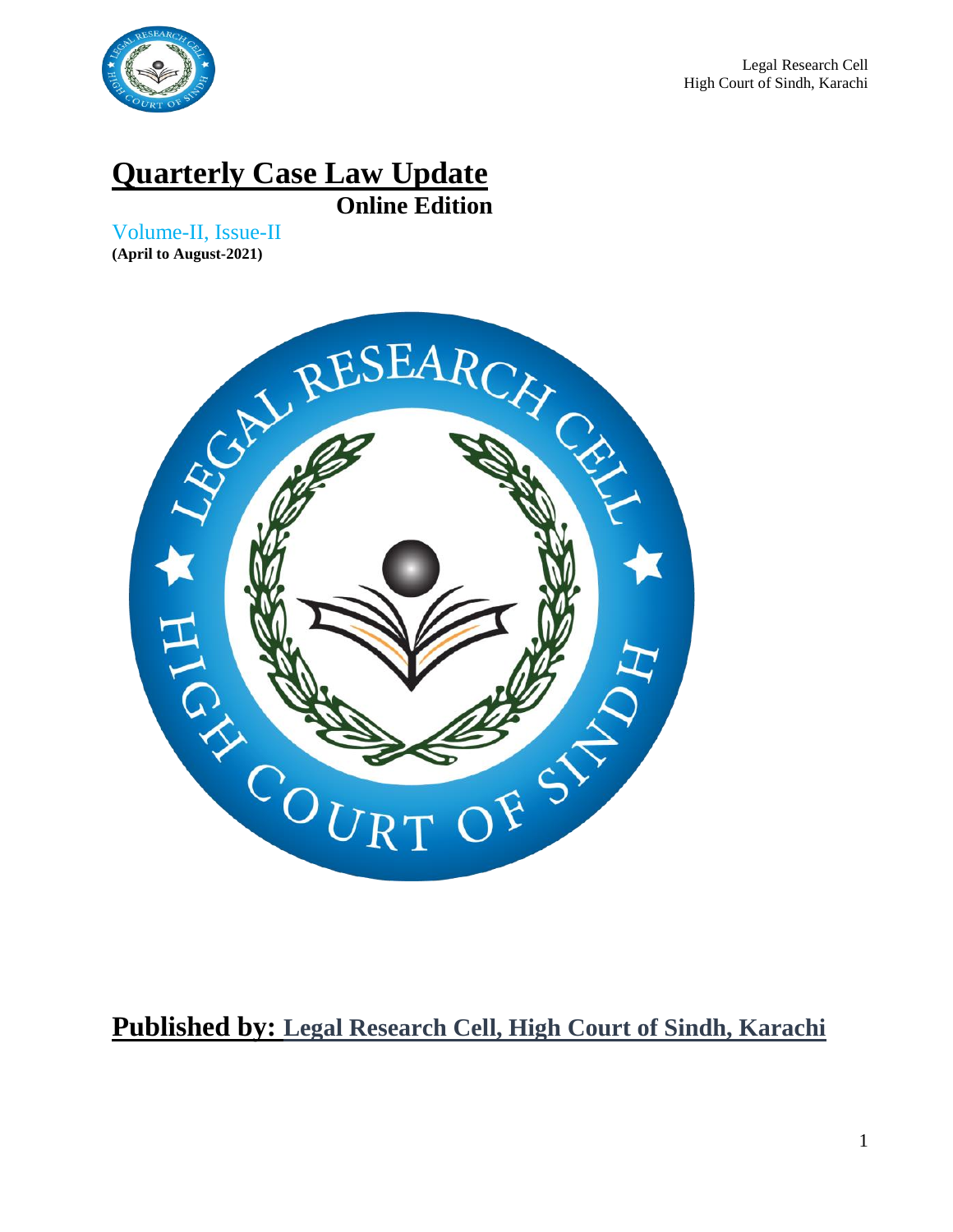

## **Table of Contents**

1. [Syed Mureed Ali Shah v. Fed. of Pakistan and others..................................................................](#page-4-0) 1

1. [Whether the broadcasting of a foreign Radio Station can be blocked under the Constitutional](#page-4-1)  [jurisdiction of the Hon'ble High Court?](#page-4-1)

2. [Whether non-disclosure of the outcome of the Petitioner's letter dated: 13.08.2020 addressed](#page-4-2)  [to the respective Secretaries of the Ministries of Defence, Interior, and Information Technology &](#page-4-2)  [Telecommunication of Government of Pakistan violates Article 19-A of the Constitution?](#page-4-2)

2. [Akhlaque Hussain Memon & others v. Province of Sindh & others.............................................](#page-4-3) 1

1. [Whether the post of Additional/Assistant Advocate General could be filled amongst District](#page-4-4)  [Attorneys as per the Sindh Law Officers \(Conditions of Service Rules\), 1940 as amended up to](#page-4-4)  [date?](#page-4-4)

2. [Recommendations of the National Judicial Policy Making Committee \(NJPMC\) cannot](#page-4-5)  [supersede the particular Statutes.](#page-4-5)

3. [Tow cadres cannot be merged, tenure posts \(non-civilian savants\) cannot be absorbed into](#page-4-6)  [Permanent positions \(civil servants\) save to appropriate legislation](#page-4-6)

- 4. [Earlier has preference over later law](#page-4-7)
- 3. [Tahira Hanif v. Province of Sindh and 04 others..........................................................................](#page-5-0) 2 1. [Nor Competent Authority does have unbridled powers; neither can any department be](#page-6-0)  [allowed to absorb any employee \(deputationist\) of another department/cadre except with certain](#page-6-0)  [exceptions.](#page-6-0)

2. [A deputationist has no vested right to remain on a post as deputationist forever or for a](#page-6-1)  [stipulated period and can be repatriated at any time to her parent department.](#page-6-1)

- 4. [Dewan Cement Ltd and others Vs. Federation of Pakistan and Others](#page-6-2) ........................................ 3 [Past determination of the monthly Fuel Charge Adjustment \(FCA\) applied by Karachi Electric](#page-6-3)  [\(K.C\) of previous three years retrospectively in one go cannot be hit by the statutory duty of](#page-6-3)  [protecting the interest of consumers under Section 7\(6\) of the Act, 1997 and nor it has effect to](#page-6-3)  [impair an existing or vested right; if it was delayed due to the fault of the Court. So such](#page-6-3)  determination of FCA [within time was beyond the control of K.C](#page-6-3)
- 5. [Sharafat Ali Vs. Shah Jahan Begum & Another](#page-8-0) ........................................................................... 5 ["Deliberate non-appearance of the Plaintiff in a suit for specific performance of the contract at the](#page-8-1)  [stage of settlement of issues, with non-compliance of](#page-8-1) the court order to deposit the balance sale [consideration amount, the restoration of such Suit would not serve any purpose but a futile](#page-8-1)  [exercise.](#page-8-1)
- 6. [Pakistan Broadcasters Association Vs. Federation of Pakistan & another....................................](#page-8-2) 5 ["Law can be struck down if it is found to be offending against the Constitution for absenteeism of](#page-8-3)  [lawmaking and jurisdictive competence or found in violation of fundamental rights; declaring it](#page-8-3)  [ultra vires."](#page-8-3)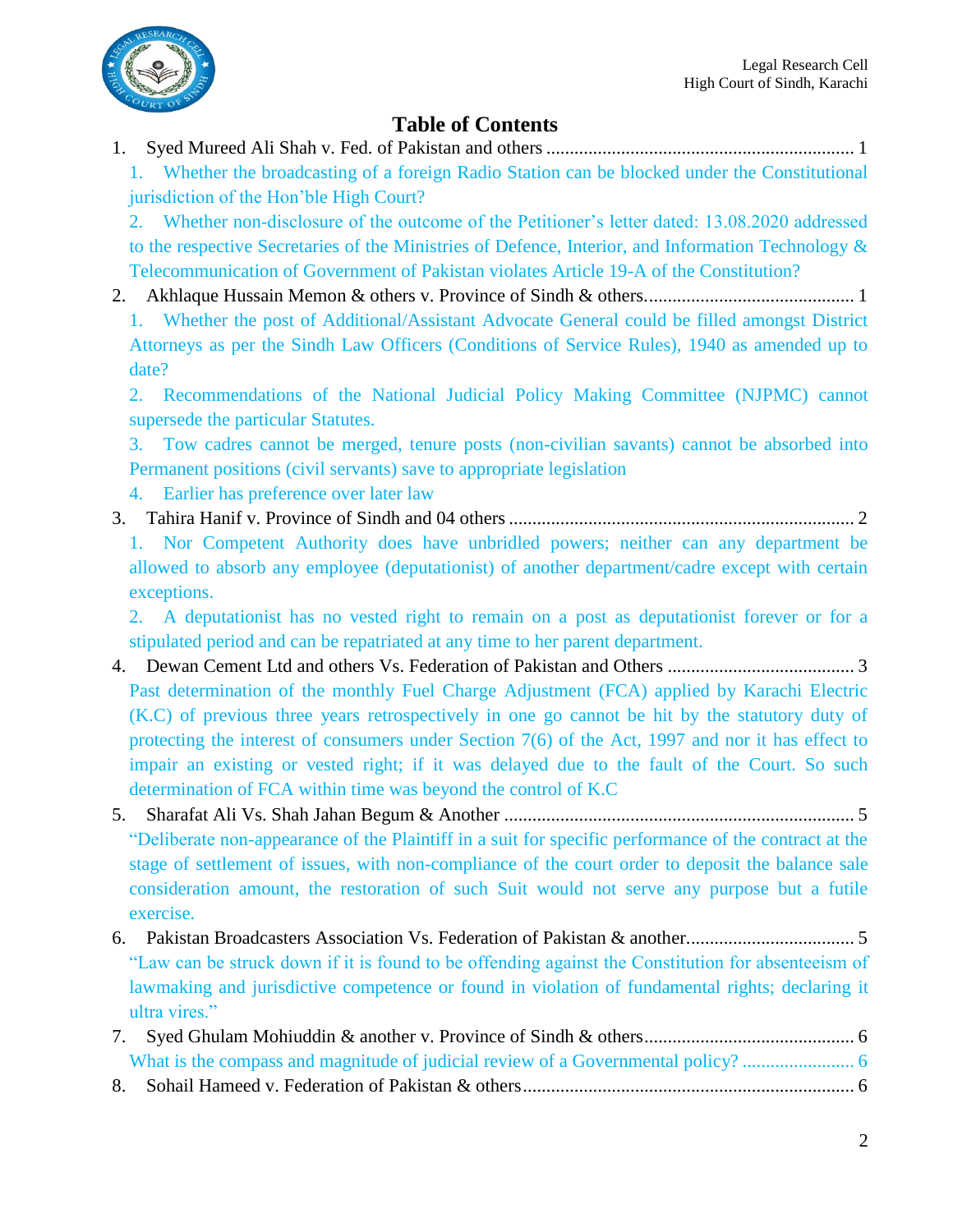

[The imposition of the conditions of vaccination mandatory for domestic travel by the Government](#page-9-3)  [\(s\) does not amount to arbitrarily excess, harassment, or transgression of authorities, nor does it](#page-9-3)  defray the ordain of Article 2-A and  $4((1)(2)(b))$  of the Constitution of Pakistan.

- 9. M/s Jiangsu [Heavy Industry Co, Ltd. Vs. Port Qasim Authority & Others..................................](#page-10-0) 7 ["Whether modification of tender documents or Bid Security after the opening of Bids is](#page-10-1)  [permissible under Rule 31 of Public Procurement Rules 2004"?](#page-10-1)
- 10. [Muhammad Tobria & others v. The Board of Trustees KPT & others](#page-11-0) ..................................... 8 ["Whether a person who is lessee can be evicted from the property in possession pertaining to KPT](#page-11-1)  [without due process of law?](#page-11-1)
- 11. [M/s. Sui Southern Gas Company Limited v. The Registrar of Trade Unions and 07 others.](#page-11-2) ... 8 [The Scope of the Constitutional Petition is very limited to avail it as remedial; if no other is](#page-11-3)  [provided in law, intend to prevent unnecessary litigation before the High Court.](#page-11-3)
- 12. Suresh Kumar Hindu Vs. [P.O Sindh & Others..........................................................................](#page-12-0) 9
	- 1. [Mills cannot be deprived of wheat on the instance of plea bargain; since the lessee was the](#page-12-1)  [accused who entered into a plea bargain with the NAB court, not the mills or their owner; if so, it](#page-12-1)  [would be against the doctrine of proportionality.](#page-12-1)
	- 2. [While the Executive has sole authority over policy formulation, if a policy is infringing on](#page-12-2)  [a constitutional right or violating a statutory provision, then constitutional jurisdiction may be](#page-12-2)  [invoked.](#page-12-2)
- 13. Muhammad Rafiq Vs. Habib Bank Limited [............................................................................](#page-13-0) 10 ["Damages against malicious prosecution due to negligent act \(Special and General Damages](#page-13-1)  [explicated\)](#page-13-1)
- 14. [Manzoor Hussain & Shahbaz Ali Saleero v. The State](#page-15-0) ........................................................... 12 [What is efficacious FIR or Direct Complaint when while investigation in these have no distinction](#page-15-1)
- 15. Syed Khursheed Ahmed Shah V. The State [............................................................................](#page-16-0) 13 1. ["When and under what circumstances the bail negates on the grounds of the "hardship and](#page-16-1)  [statutory delay in the trial."](#page-16-1)
	- 2. ["The concept of criminal misconduct which led to corruption, the apex Court in recent past](#page-16-2)  [has imposed a special duty upon the Courts to perform their duties actively, diligently to eliminate](#page-16-2)  [corruption and corrupt practices"](#page-16-2)
- 16. [Mr. Mehtab Tahir Niazi v. M/s Al-Qasmia Properties & others.](#page-17-0) ............................................ 14 1. ["--Mere deposit of sale consideration in installments in court is not enough to decree a suit for](#page-17-1)  [specific performance of a contract of sale of the immoveable property on the basis of the report of](#page-17-1)  [Nazir."](#page-17-1)
	- 2. ["---Every plaint should be examined from the point of view that whether the original claim](#page-17-2)  [emerging from the substance of the plaint falls within the pecuniary jurisdiction of this court or](#page-17-2)  [not."](#page-17-2)
	- 3. ["---The plaintiff's claim of damage to his unknown reputation amongst his friends, family,](#page-17-3)  [and well-wishers etc., is not a loss or damage which naturally arose in the usual course of things](#page-17-3)  [from breach of a contract of sale of an immoveable property."](#page-17-3)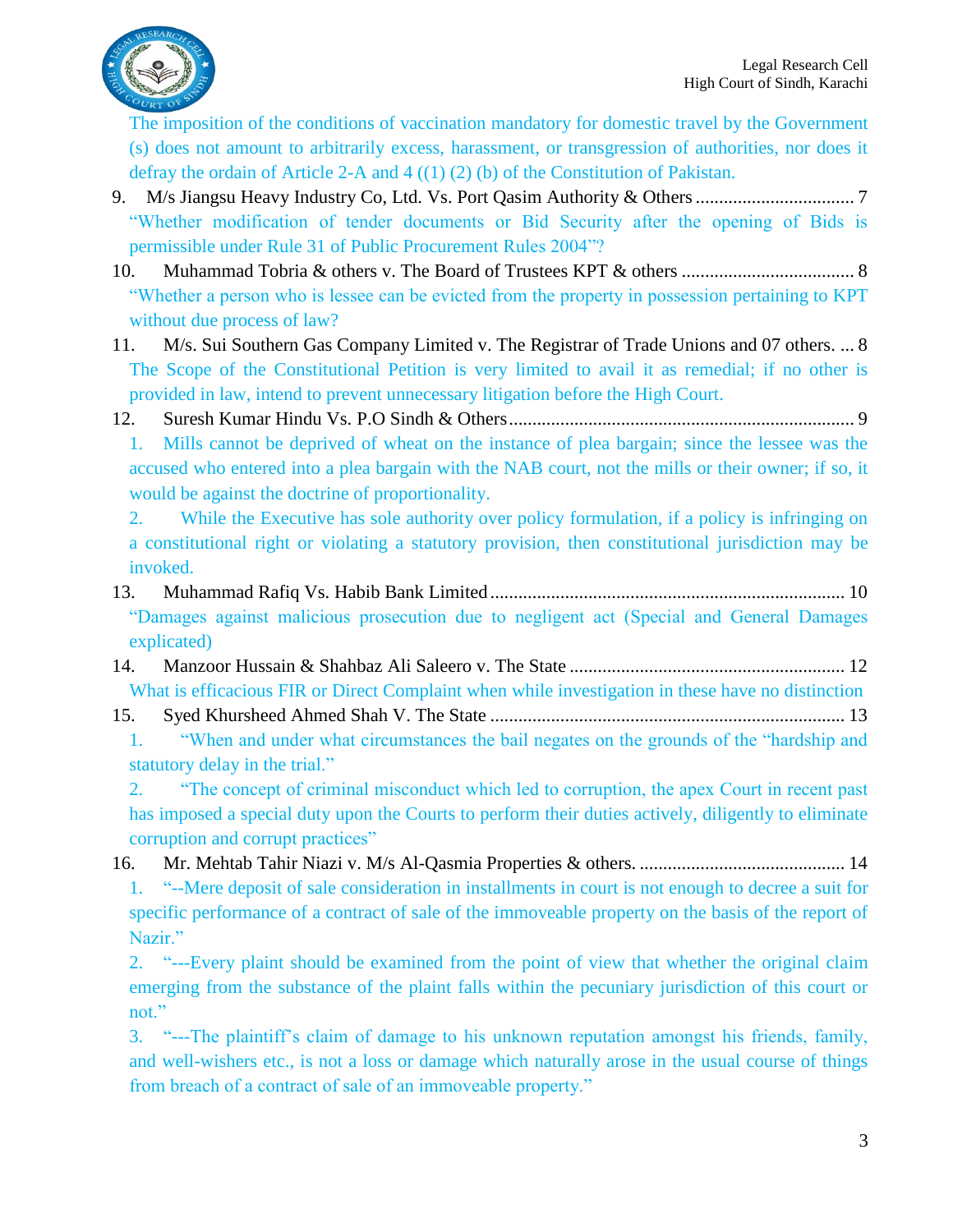

| 17.          |                                                                                                |  |  |  |  |  |  |  |
|--------------|------------------------------------------------------------------------------------------------|--|--|--|--|--|--|--|
|              |                                                                                                |  |  |  |  |  |  |  |
|              | By Dr. Shahbaz Ahmad Cheema, Assistant Professor, Punjab University Law College, University    |  |  |  |  |  |  |  |
|              | of the Punjab, Lahore.                                                                         |  |  |  |  |  |  |  |
| 18.          |                                                                                                |  |  |  |  |  |  |  |
|              | By Mr. Waseem Ahmed Phulpoto Senior Civil / Assistant Sessions Judge, Karachi East.            |  |  |  |  |  |  |  |
| 19.          |                                                                                                |  |  |  |  |  |  |  |
|              | By Mr. Naeem Akhtar, Civil Judge / Research Officer, Legal Research Cell, High Court of Sindh. |  |  |  |  |  |  |  |
| <b>20.</b>   |                                                                                                |  |  |  |  |  |  |  |
|              | By Mr. Asghar Ali Mahar, Civil Judge/ Research officer, Legal Research Cell, High Court of     |  |  |  |  |  |  |  |
| <b>Sindh</b> |                                                                                                |  |  |  |  |  |  |  |
| 21.          |                                                                                                |  |  |  |  |  |  |  |
|              |                                                                                                |  |  |  |  |  |  |  |

By *Mr.Sarmad Mahar*[, I.T engineer, Expert in software designing, Coordinator with Legal](#page-19-7)  [Research Cell, High Court of Karachi Sindh](#page-19-7)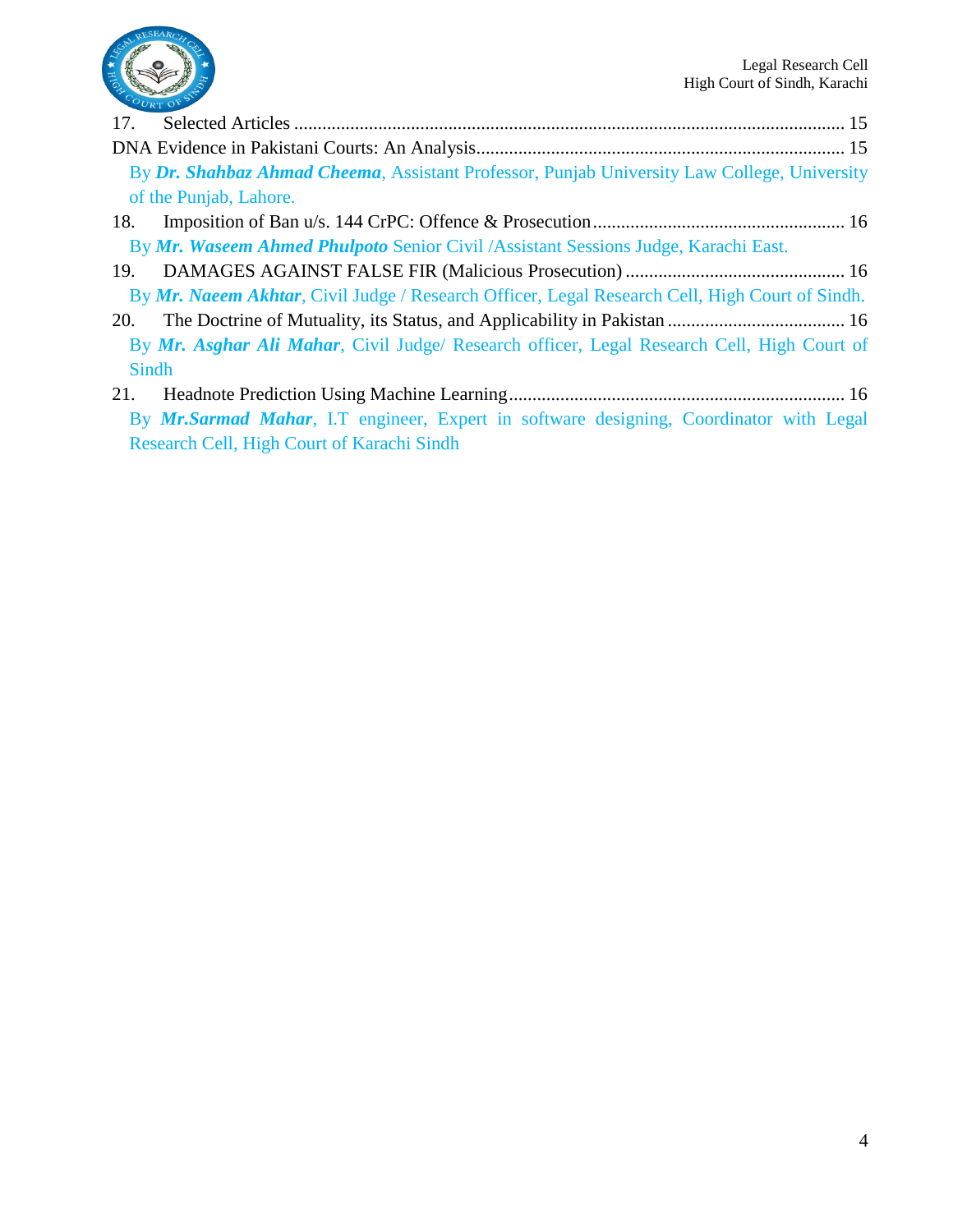

#### <span id="page-4-0"></span>**1. Syed Mureed Ali Shah v. Fed. of Pakistan and others**

#### C.P No. D-3888/2020

## [http://43.245.130.98:8056/caselaw/view-](http://43.245.130.98:8056/caselaw/view-file/MTUzMDEyY2Ztcy1kYzgz)

#### [file/MTUzMDEyY2Ztcy1kYzgz](http://43.245.130.98:8056/caselaw/view-file/MTUzMDEyY2Ztcy1kYzgz) **Chief Justice Mr. Justice Ahmed Ali M. Shaikh,**

#### **Mr. Justice Yousuf Ali Sayeed.**

<span id="page-4-1"></span>1. Whether the F.M ( frequency modulation) broadcasting of a foreign Radio Station which was meant to undermining national sovereignty can be blocked under the Constitutional jurisdiction of the Hon'ble High Court?

<span id="page-4-2"></span>2. Whether non-disclosure of the outcome of the Petitioner's letter addressing to the respective Secretaries of the Ministries of Defence, Interior, and Information Technology & Telecommunication of Government of Pakistan, violates Article 19-A of the Constitution?

#### **Honorable Court held that;**

1. We are of the opinion that the subject (grivence) falls squarely within the domain of the executive branch as per the well-established principle of trichotomy of powers and does not call for any action/intervention on the part of the High Court.

2. As to the point raised with reference to Article 19-A of the Constitution, the Petitioner has not apparently made any information request under the relevant law, as could have been done had there been any grievance in that regard.

### <span id="page-4-3"></span>**2. Akhlaque Hussain Memon & others v. Province of Sindh & others.**

C.P No. D-1736 of 2013

[http://43.245.130.98:8056/caselaw/view](http://43.245.130.98:8056/caselaw/view-file/MTUxNjk1Y2Ztcy1kYzgz)[file/MTUxNjk1Y2Ztcy1kYzgz](http://43.245.130.98:8056/caselaw/view-file/MTUxNjk1Y2Ztcy1kYzgz)

#### **Mr. Justice Irfan Saadat Khan Mr. Justice Adnan-ul-Karim Memon**

<span id="page-4-4"></span>1. Whether the post of Additional/Assistant Advocate General could be filled amongst District Attorneys as per the Sindh Law

Officers (Conditions of Service Rules), 1940 as amended up to date?

<span id="page-4-5"></span>2. Recommendations of the National Judicial Policy Making Committee (NJPMC) cannot supersede the particular Statutes.

<span id="page-4-6"></span>3. Tow cadres cannot be merged, tenure posts (non-civilian savants) cannot be absorbed into Permanent positions (civil servants) save to appropriate legislation.

<span id="page-4-7"></span>4. Earlier has preference over later law.

#### **Proposition;**

National Judicial (NJPMC) recommended that the post of District Attorneys (BS19) has deficient service structure, non-availability of promotion venue and discrimination in perks and privileges, so for, some posts of Assistant Advocate Generals and Additional Advocate Generals may be reserved for District Attorneys to be filled on a permanent basis. The then Advocate General, Sindh, also second the decision and recommendation of NJPMC. The cited matter was placed before the Chief Minister, Sindh with the proposal to reserve 10% posts of the sanctioned strength of the Assistant Advocate Generals BP-20(two posts) and Additional Advocate Generals for the District Attorneys BP-19(three posts), office of the Solicitor to the Government of Sindh to be filled on a permanent basis by way of promotion. Consequent to the decision of the NJPMC advice tendered by the then Advocate General, Sindh and with the approval of the competent authority, amendments were made in the Sindh Law Officers (Conditions of Service Rules), 1940, in the method, qualification and other conditions for appointment in respect of the post in the office of Advocate General, Sindh in consultation with the Services General Administration & Coordination Department (SGA&CD), however, the same could not be acted upon since its amendment for the reason that the aforesaid posts could only be filled under the Sindh Law Officers (Conditions of Service) Rules, 1940 and not under the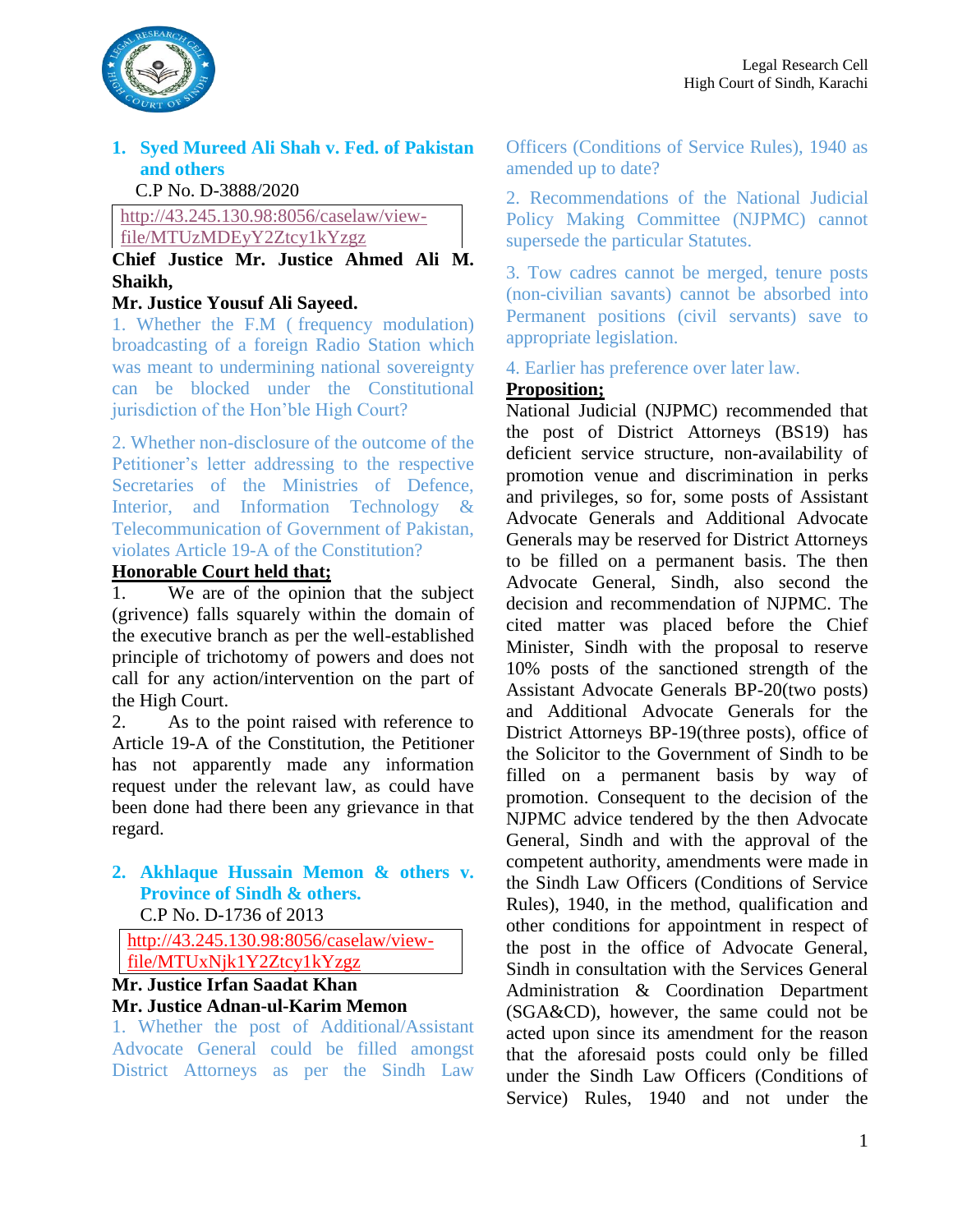

provision of Sindh Civil Servants (Appointment, Promotion and Transfer) Rules, 1974, it law department apprised the Chief Minister, Sindh that the posts of Additional/Assistant Advocate General are tenure posts; and, are purely at the discretion of the Government, whereas the District Attorneys are civil servants, as defined under the Sindh Civil Servants Act, 1973. Consequently, the proposal was declined by the competent authority and the learned Advocate General Sindh endorsed the proposal of administrative department of the summary for de-notifying the law department's notification.

#### **Honorable Court held that;**

1. It was/is not viable under the law to allow District Attorneys (BS19)/ civil servants to change their cadre and to become non-civil servants by their induction in the office of Advocate General Sindh, through the Law Department's notification dated 10.5.2016, which by virtue of the legal implication could not be implemented since its inception on the premise that the aforesaid posts were/are not existing on a regular budget in the office of the Advocate General, Sindh.

Streamlining the service structure of District Attorneys and Deputy District Attorneys, it would be more appropriate to take measures and initiate such legislative measures, as may be necessary, to frame the service structure for the post of Deputy/District Attorney (BS-18-19) in higher grade to avoid disparity amongst them.

2. NJPMC was constituted through National Judicial (Policy Making) Committee Ordinance, 2002; and, is the highest statutory judicial policy-making body, which consists of the Honorable Chief Justices of all High Courts and Chief Justice of Pakistan, as its Chairman. NJPMC attend all matters concerning with the judiciary' and in recent times has taken a bold initiative to bring reform in justice delivery mechanism and for framing coherent policy to combat delays, promote automation, and to bring out administrative reforms indeed an arduous responsibility that ensures free, fair,

independent and conscious judiciary and in shortest time achieved enviable results. Its primary objective is to ensure timely justice for the general public and to decide voluminous litigation as soon as possible----the NJPMC had submitted its recommendations for the Petitioner's deficient service structure, nonavailability of promotion venue and discrimination in perks and privileges vide its Minutes of meeting held on 20.9.2014, vide letter dated 27.9.2014--which proposal was declined by the competent authority vide summary dated 20.05.2019 (impression goes that Cannot supersede).

3. The term "Cadre" has been defined in rule 9(4) of Fundamental Rules, 1922.---The said Rule defines "cadre" to mean "the strength of the service or a part of the service sanctioned as a separate unit.---The terms "department" and "cadre" are not defined in the Sindh Civil Servants Act, 1973 and the term "cadre" given in the Fundamental Rules is not inconsistent with any of the provisions of the Sindh Civil Servants Act, 1973.---

What is of significance is that the cadre to which a civil servant belongs and the terms and conditions of his service or even the matter of promotion within his cadre can only be made by or under laws which are traced to and sourced in Article 240 of the Constitution.--- It is wellsettled law that no department can absorb any employee to another cadre, as such the aforesaid two cadres could not be merged under the law which are distinct from each cadre and should continue their parallel existence.---

4. In case of conflict, preference is to be given to the new law, and the implied repeal of the earlier law could be inferred only when there was enactment of later law, which had the power to override the earlier law, however when there was two laws the earlier and later law could not stand together, therefore, later laws abrogate the earlier laws.

<span id="page-5-0"></span>**3. Tahira Hanif v. Province of Sindh and 04 others**

C.P No. D –3184 of 2021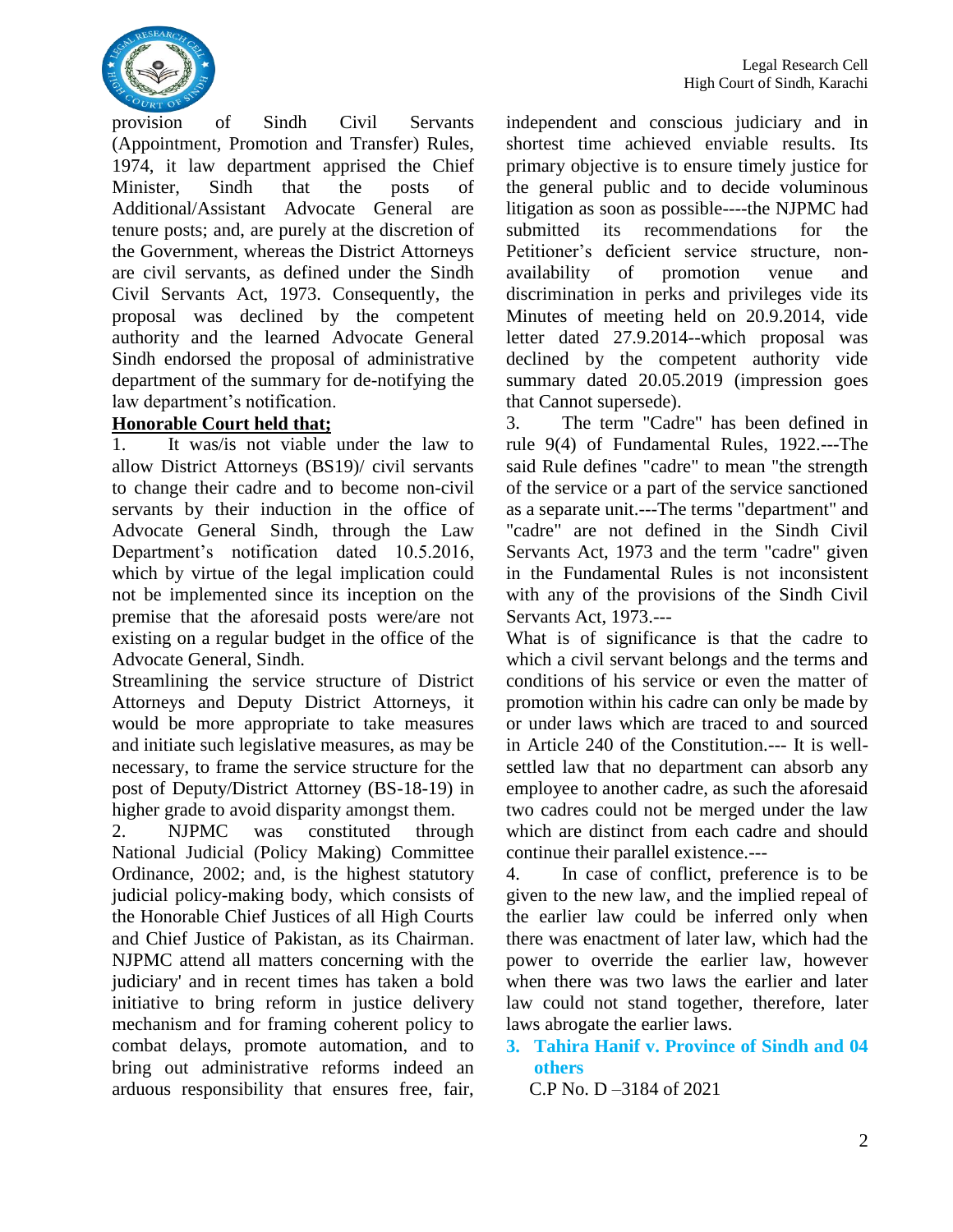

#### [http://43.245.130.98:8056/caselaw/view](http://43.245.130.98:8056/caselaw/view-file/MTUxNzEzY2Ztcy1kYzgz)[file/MTUxNzEzY2Ztcy1kYzgz](http://43.245.130.98:8056/caselaw/view-file/MTUxNzEzY2Ztcy1kYzgz)

#### **Mr. Justice Irfan Saadat Khan Mr. Justice Adnan-ul-Karim Memon**

<span id="page-6-0"></span>1. Neither Competent Authority does have unbridled powers; nor can any department be allowed to absorb any employee (deputationist) of another department/cadre except with certain exceptions.

<span id="page-6-1"></span>2. A deputationist has no vested right to remain on a post as deputationist forever or for a stipulated period and can be repatriated at any time to her parent department.

#### **Honorable Court ruled that;**

1. The procedure provided under the ESTACODE requires that a person, who is transferred and appointed on deputation, must be a Government servant, and such transfer should be made through the process of selection. For that purpose the Government has to establish the exigency in the first place, and then the person who is being transferred/placed on deputation in the Government must have matching qualifications, expertise in the field with the required experience. In absence of these conditions, the competent authority cannot appoint anyone by transfer on deputation.

The Competent Authority does not have unbridled powers to first appoint on deputation and then absorb any civil servant in the department/establishment/organization/agency,

without fulfilling the conditions as outlined in the Recruitment Rules; thus, prima-facie the word "absorption" is not akin to the word-initial appointment /confirmation, in service, which has its meaning and procedure provided inservice law, there is no proper mechanism provided either under the Sindh/ Civil Servant Act, 1973.

2. A deputationist could not be treated as an aggrieved person, because she has no vested right to remain on a post as deputationist forever or for a stipulated period and can be repatriated at any time to her parent department; Even otherwise, she cannot continue to serve on deputation in Sindh Government after her removal from service by the parent department. It is well-settled law that "deputation" is an administrative arrangement between borrowing and lending. Authorities for utilizing the services of an employee in the public interest and exigency of services against a particular post against which the deputationists cannot claim any right of permanent absorption. Petitioner does not have any vested right to remain on the post as deputationist for an indefinite period or to get absorption in the other department.

No department can be allowed to absorb any employee of another department/cadre except with certain exceptions.

#### <span id="page-6-2"></span>**4. Dewan Cement Ltd and others Vs. Federation of Pakistan and Others** Const. P. D. No. 476 of 2020

http://43.245.130.98:8056/caselaw/viewfile/MTUyNzg0Y2Ztcy1kYzgz

#### **Mr. Justice Syed Hassan Azhar Rizvi Mr. Justice Zulfiqar Ahmad Khan**

<span id="page-6-3"></span>Past determination of the monthly Fuel Charge Adjustment (FCA) applied by Karachi Electric (K.C) of previous three years retrospectively in one go cannot be hit by the statutory duty of protecting the interest of consumers under Section 7(6) of the Act, 1997 and nor it has effects to impair an existing or vested right; if it was delayed due to the fault of the Court. So such determination of FCA within time was beyond the control of K.C

#### **Honorable Court ruled that:**

25. As it could be seen, in terms of Section 31(7) of the Act of 1997, a licensee can, on a monthly basis, file petition with NEPRA to adjust and revise the approved tariff to account for fuel cost component due to variation in fuel prices and generation mix and thereafter pass the same to the consumers in the form of FCAs. The Respondent NEPRA admittedly allowed and issued five (05) monthly provisional FCA decisions from July 2016 to November 2016 but from December 2016 onwards it directed K-Electric that further FCA decisions will only be issued after new MYT is implemented, which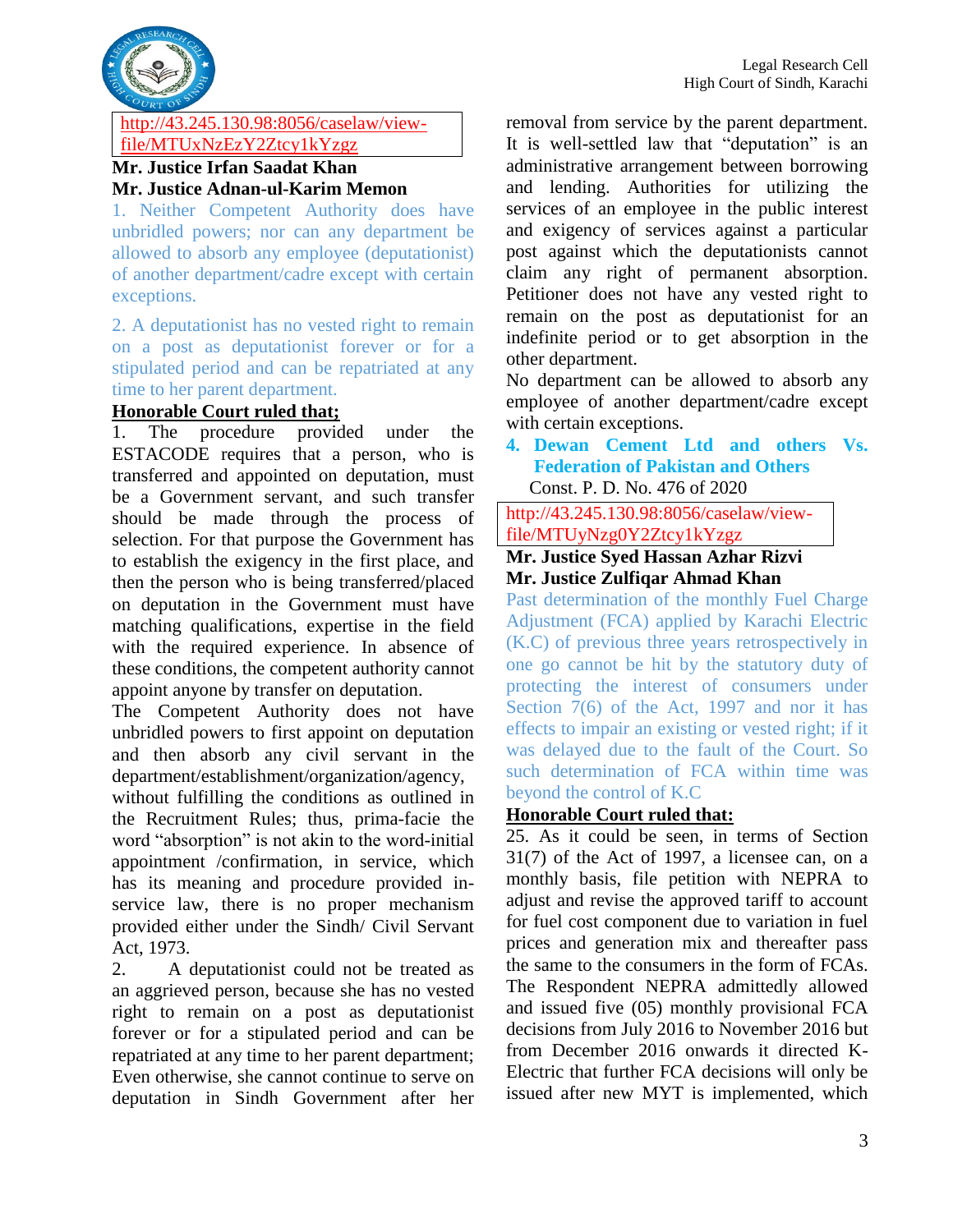

for one reason or the other could not be finalized for more than two years.---

28. --- the Decision for FCA for December 2016 was issued after public hearing and Public Notice whereby NEPRA directed that FCA going forward will only be determined after Notification determining KE's new MYT. Thus, the Petitioners were aware that FCAs pertaining to such months will be charged subsequent to determination and notification of KE's new MYT, hence in our view such FCA remained as a debt on the petitioners and at this belated stage the Petitioner's cannot sustain their plea of not paying it. It is also important to note that the Petitioner never impugned NEPRA"s decision dated 12.04.2017 passed on KE"s FCA application for the month of December 2016 hence the same attained finality and the question of applicability of FCA for the months of July 2016 to June 2019 did not turn into a past and closed transaction either.

31. With regards petitioners" claim that K-Electric could have applied for FCA on monthly basis during the pendency of the Suit No. 1467 of 2018 whereby KE had challenged the MYT determination dated 05.07.2018, it is to be noted that K-Electric being aggrieved with MYT decision dated 05.07.2018 initially filed an Appeal before the Appellate Tribunal as a first remedy. However, as no Bench for the said Tribunal was constituted by the Federal Government, K-Electric filed Civil Suit No. 1467 of 2018 before this Court. --- Stay order passed by a Hon"ble Single Bench of this Court while at one hand suspended the operation of the impugned determination of NEPRA dated 05.07.2018 but it also did not allow charging of provisional FCA by K-Electric, which hurt cashflows hence K-Electric withdrew the said Suit on 03.04.2019 and decided to continue with their case before the statutory Appellate Tribunal. Effect of said withdrawal (and recall of the inunction) was that NEPRA determined MYT for the period of July 2016 to June 2023 along with new mechanism for FCA pending since July 2016 vide its MYT determination dated 05.07.2018 which was duly notified in the official gazette on 22.05.2019.

33. With regards timeframe provided in Section 31, in our view in all practical terms it could not be construed as mandatory or carved in stone. Whatever it is, it never proposes that if there is a failure in adhering to the said timeline for reasons beyond the control of the licensee, no FCA charges will have to paid by the consumer. Thus---FCA could not be applied to the consumer bills due to the fact that the K-Electric was restrained by an order of this Court.

36.--- a party cannot be prejudiced by an act of Court or public functionary, the fault in this cases does lie with the Court and not with the litigants and no litigant should suffer on that account unless he/they are contumaciously negligent and have deliberately not complied with a mandatory provision of law.

39. With regards Petitioners" counsel argument that the impugned determination purported to impair an existing or vested right, hence cannot be applied or given retrospective effect, we beg to differ from such an assertion. Not paying FCA component of a consumer"s electricity bill could never be held as a vested or existing right. To us, it remains a debt and unless satisfied, there would be no release.

40. In light of the foregoing, we reach to an irresistible conclusion that the exercise of passing monthly FCA on to the petitioners on the basis of NEPRA"s determination dated 27.12.2019 is in accordance with law and the timeline provided under Section 31(7) of the Act, 1997 be adhered to, unless any party is restricted for a reason beyond its control, which is a case at hand. The Petitioners clearly failed to avail statutory remedies under the law while the impugned determination was being made and even thereafter, nonetheless there is no cavil that the petitioners owe FCA component to K-Electric and liable to satisfy this debt. These instant Petitions being devoid of merit are accordingly dismissed.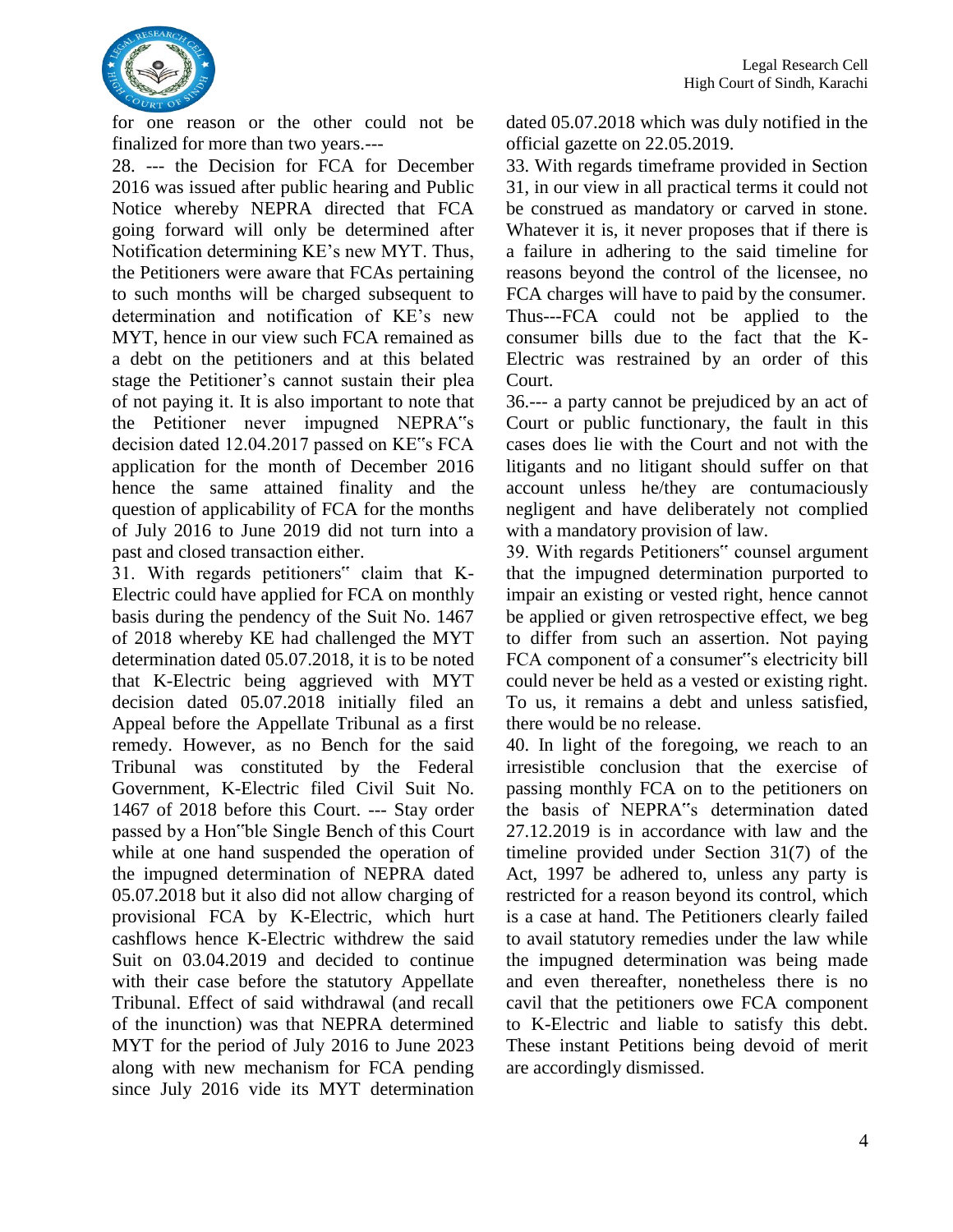

<span id="page-8-0"></span>**5. Sharafat Ali Vs. Shah Jahan Begum & Another** 

https://caselaw.shc.gov.pk/caselaw/viewfile/MTUxODE3Y2Ztcy1kYzgz

#### **Mr. Justice Nadeem Akhter**

<span id="page-8-1"></span>"Deliberate non-appearance of the Plaintiff in a suit for specific performance of the contract at the stage of settlement of issues, with noncompliance of the court order to deposit the balance sale consideration amount, the restoration of such Suit would not serve any purpose but a futile exercise.

#### **Honourable Court held that:-**

10. Record shows that the Suit came up before this Court on 16.11.2015, 15.01.2018, 06.04.2018 and finally on 21.05.2018 for examination of parties and settlement of issues, but on all the above mentioned dates the Plaintiff and his counsel were absent without any intimation. The above conduct of the Plaintiff and his counsel was noted by this Court in the order passed on 21.05.2018 when the Suit was dismissed. As noted above, indulgence was shown by this Court even on that date as instead of dismissing the Suit in the first call when the Plaintiff and his counsel were absent, the matter was kept aside and was eventually dismissed after the second call when again no one was present on behalf of the Plaintiff. It is an admitted position that there was nothing on record before this Court on the relevant date to show that the Court was informed about the reason of the absence of the Plaintiff and his counsel. It is well-settled that when a Suit is fixed for examination of parties and settlement of issues, a plaintiff is required to be present along with his evidence and witnesses; and, in case of his failure, the Suit is liable to be dismissed. Therefore, no exception can be taken to the dismissal of the present Suit due to the continuous and unexplained absence of the Plaintiff and his counsel on the above mentioned four dates, particularly the relevant date, when the Suit was fixed especially for examination of parties and settlement of issues.

11. Regarding the contention of learned counsel for the Plaintiff that the objections filed by the defendants are not supported by their affidavit and they have not filed any counter affidavit, it may be noted that the counter affidavit of the defendants would have been relevant if any factual controversy had been raised in this application by the Plaintiff which would have required specific denial by the defendants. The non-deposit of the balance sale consideration by the Plaintiff despite this Court's order and the continuous and unexplained absence on his behalf on the above mentioned dates, particularly the relevant date, is a matter of record. Therefore, filing of counter affidavit by the defendants was immaterial.

12. I have already rejected the explanation offered by and on behalf of the Plaintiff for the absence on the relevant date. However, it is necessary to observe that had the said explanation been accepted for the sake of argument and had the Suit been restored, even then no useful purpose would have been achieved and such exercise would have been completely futile as the dismissal of the Suit was inevitable. The Suit was liable to be dismissed in any event in view of the abovecited law laid down by the Hon'ble Supreme Court due to the Plaintiff's admitted failure in depositing the balance sale consideration in Court despite this Court's order. Thus, the order dated 21.05.2018 of the dismissal of the Suit on both the grounds was fully justified, and the same is not liable to be recalled.

<span id="page-8-2"></span>**6. Pakistan Broadcasters Association Vs. Federation of Pakistan & another.** 

#### **[http://43.245.130.98:8056/caselaw/view](http://43.245.130.98:8056/caselaw/view-file/MTUyNTE2Y2Ztcy1kYzgz)[file/MTUyNTE2Y2Ztcy1kYzgz](http://43.245.130.98:8056/caselaw/view-file/MTUyNTE2Y2Ztcy1kYzgz)**

#### **Mr. Justice Muhammad Ali Mazhar Mr. Justice Arshad Hussain Khan**

<span id="page-8-3"></span>"Law can be struck down if it is found to be offending against the Constitution for absenteeism of lawmaking and jurisdictive competence or found in violation of fundamental rights; declaring it ultra vires."

**Honourable Court ruled that : -**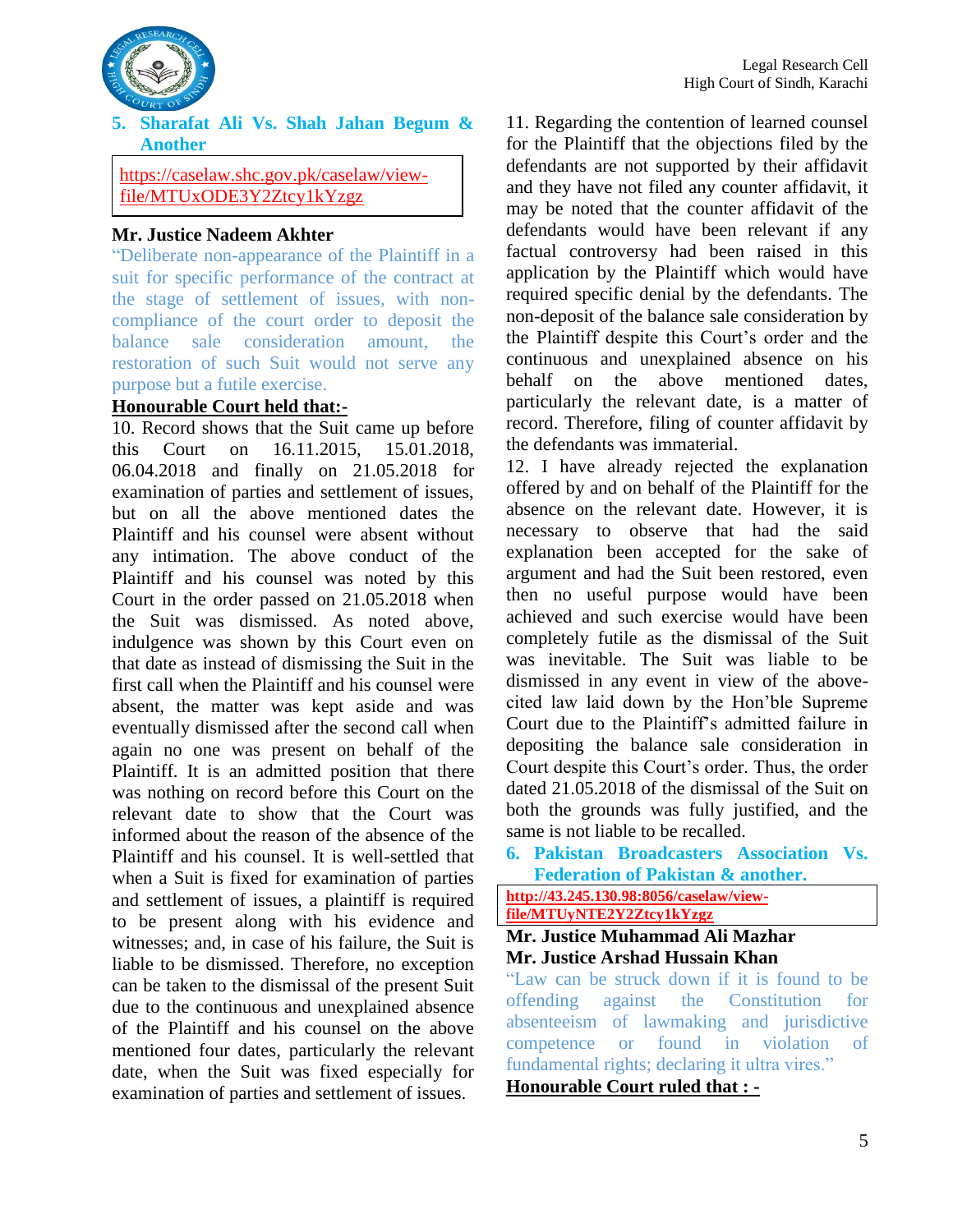

9.---So far as the challenge to the vires of amendment made in the proviso attached to Section 13 of Pakistan Electronic Media Regulatory Authority (PEMRA) Ordinance, 2002, is concerned, we are sanguine and mindful that while declaring any law intra vires or ultra vires, the Court has to analyze and explore the doctrine of ultra vires which envisages that an authority can exercise only so much power as is conferred on it by law. An action of the authority is intra vires when it falls within the limits of the power conferred on it but ultra vires if it goes outside this limit.

The law can be struck down if it is found to be offending against the Constitution for absenteeism of lawmaking and jurisdictive competence or found in violation of fundamental rights. At the same time, it is also well-known through plethora of dictums laid down by the superior courts that the law should be saved rather than be destroyed and the Court must lean in favour of upholding the constitutionality of legislation unless ex facie violative of a Constitutional provision.

We do not subscribe the stance articulated by the learned counsel for the Petitioner insofar as to declare the amendment made in the proviso ultra vires. Neither the delegation of powers by Authority subject to such conditions as it may by rules prescribe as envisaged under Section 13 of the PEMRA Ordinance 2002 is ultra vires to the Constitution or PEMRA Ordinance 2002 nor it is discriminatory or colourable nor does this infringe fundamental right of any citizen of Pakistan.

<span id="page-9-0"></span>**7. Syed Ghulam Mohiuddin & another v. Province of Sindh & others** C.P. No.D-4371 of 2020

[http://43.245.130.98:8056/caselaw/view](http://43.245.130.98:8056/caselaw/view-file/MTUxOTg3Y2Ztcy1kYzgz)[file/MTUxOTg3Y2Ztcy1kYzgz](http://43.245.130.98:8056/caselaw/view-file/MTUxOTg3Y2Ztcy1kYzgz)

#### **Mr. Justice Muhammad Ali Mazhar**

<span id="page-9-1"></span>What is the compass and magnitude of judicial review of a Governmental policy?

#### **Honorable Court ruled that;**

The compass and magnitude of judicial review of governmental policy is now well settled and defined in which neither we can act out or represent as appellate authority with the aim of scrutinizing the rightness, fittingness and aptness of a policy nor may act as advisor to the executives on matters of policy which they are entitled to formulate. The extensiveness of judicial review of a policy is to test out whether it violates the fundamental rights of the citizens or is at variance to the provisions of the Constitution or opposed to any statutory provision or demonstrably arbitrary or discriminately. This can be sought on the grounds that a decision arises when a decisionmaker misdirects itself in law, exercises a power wrongly or improperly purports to exercise a power that it does not have, which is known as acting ultra vires. A decision may be challenged as unreasonable if it is so unreasonable that no reasonable authority could ever have come to it or a failure to observe statutory procedures. The dominance of judicial review of the Executive and legislative action must be kept within the precincts of constitutional structure so that there may not be any incidence to give thought to misgivings concerning the role of judiciary in 16 [C.P.No.D-4371 of 2020] outstepping its bounds by uncalled-for judicial activism.

<span id="page-9-2"></span>**8. Sohail Hameed v. Federation of Pakistan & others**

C.P. No.D-4604 of 2021

[http://43.245.130.98:8056/caselaw/view](http://43.245.130.98:8056/caselaw/view-file/MTUyMjkyY2Ztcy1kYzgz)[file/MTUyMjkyY2Ztcy1kYzgz](http://43.245.130.98:8056/caselaw/view-file/MTUyMjkyY2Ztcy1kYzgz)

#### **Mr. Justice Muhammad Shafi Siddiqui Mr. Justice Agha Faisal**

<span id="page-9-3"></span>The imposition of the conditions of vaccination mandatory for domestic travel by the Government (s) does not amount to arbitrarily excess, harassment, or transgression of authorities, nor does it defray the ordain of Article 2-A and  $4((1)(2)(b))$  of the Constitution of Pakistan.

#### **Honorable Court ruled that;**

Petitioner is being troublesome in the smooth operation of effective measures undertaken by Government. Government is primarily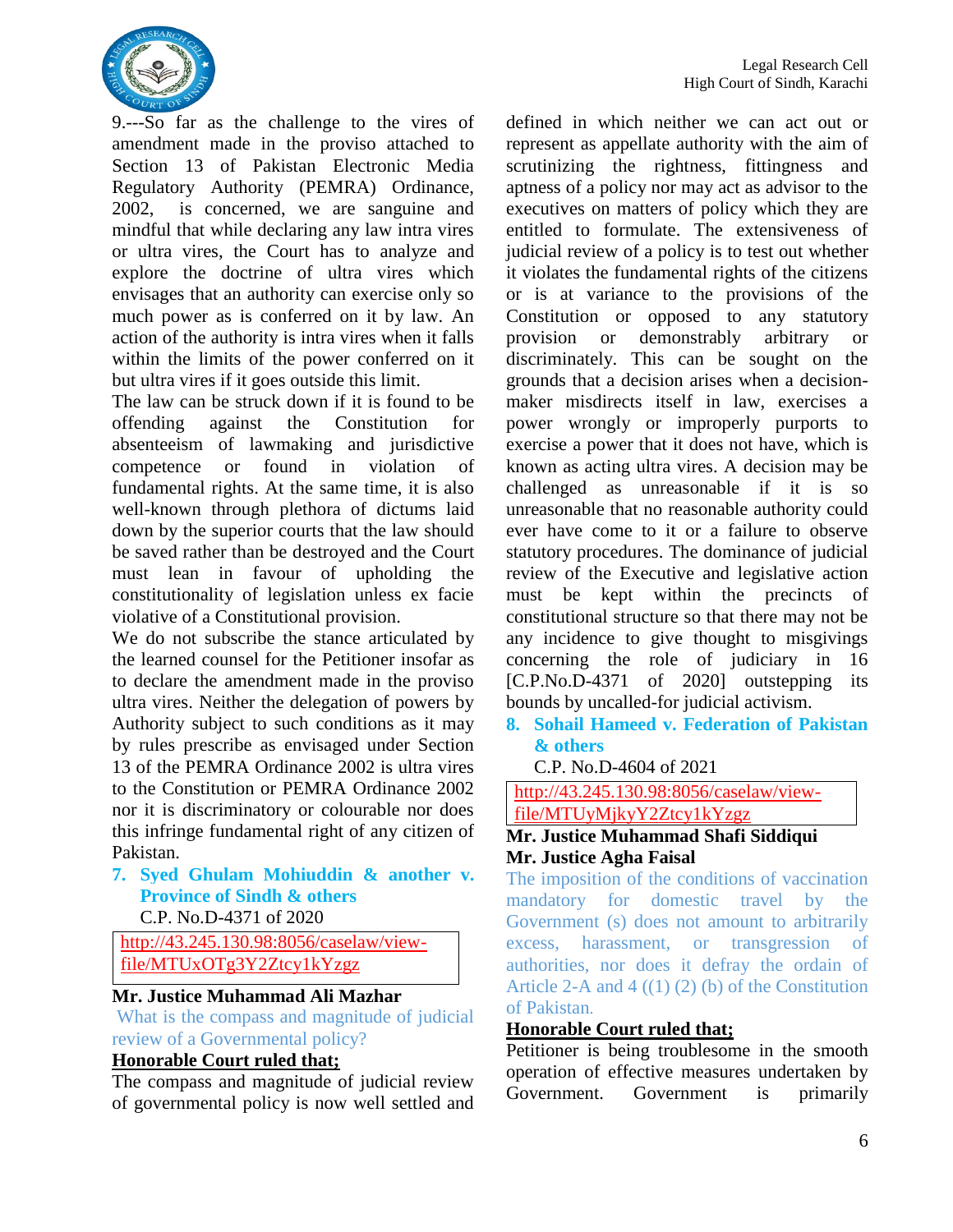

responsible to take care of health of 220 million citizens of Pakistan and hence the desire of one person being Petitioner cannot supersede the demand of ever-growing spread of pandemic Covid-19. This Covid-19 is exceeding and spreading for a number of reasons that it is new virus meaning that no one has immunity for this virus. It is highly contagious, meaning it spreads fast. Its novelty meaning scientists are still not completely sure as to how it behaves since it is changing its form and producing different variants and since they have a very limited history to go on. It is being reported worldwide that Covid-19 will have its short medium and long term effects for general population, health care workers, patients and other citizens. As our general responsibility. we need to think ahead of ourselves and think beyond and stop being selfish, not only for our survival but for the survival of our population. The only way is to support the health care system.

<span id="page-10-0"></span>**9. Messers Jiangsu Heavy Industry Co, Ltd. Vs. Port Qasim Authority & Others** 

http://43.245.130.98:8056/caselaw/viewfile/MTUxNjk2Y2Ztcy1kYzgz

#### **Mr. Justice Muhammad Shafi Siddiqui**

<span id="page-10-1"></span>"Whether modification of tender documents or Bid Security after the opening of Bids is permissible under Rule 31 of Public Procurement Rules 2004"?

#### **Honourable Court held that:-**

19. Indeed, it appears that it was more than a month after opening of the bid that the appellant made an attempt to rectify its material inability by furnishing a separate/counter bank guarantee from Bank Al-Habib for both the tenders. This deficiency could not have been resurrected as by then the ship sailed. These belated attempts would have amounted to a modification of the tender documents, which is not permissible under Rule 31 of Rules 2004. Eventually only those whose technical bids were found to be in consonance with the terms of the invitation,

were liable to be considered for further steps and were considered accordingly.

20. The appellant was accordingly informed on 13.11.2020 whereafter two separate applications were filed as grievance applications in respect to such rejection of technical bids. In response to said complaint respondent No.1 formed a redressal committee and despite this Suit was filed by the appellant which was then disposed of accordingly. An immediate response to the complaint was given after hearing the appellant when detailed reasons were addressed to the appellant for the rejection of their technical bids which satisfied Section 24A of General Clauses Act. It claimed to have been passed on 09.12.2020 whereas it is claimed to have been received on 21.12.2020 but for the purposes of this statutory appeal it is not material.

24. Petitioner being aware of the said tender conditions participated and having participated in the tender cannot challenge or dislike 9 prerequisites meant for technical qualification. He could only expect judicious treatment within the playing rules however, it was too late for appellant when it realized that playing conditions were not palatable to it. The situation faced by appellant based on the aforesaid facts is not res integra as a number of judgments are in the filed covering the issue as settled law.

25. Even if I have to measure bidding terms on the touchstone of malice and mala fide, I would come out with understanding that these terms are for every one and not to exclude anyone. These are commercial transactions and decisions in this regard should base on strict compliance of terms of tenders whereas equity and fair play based on financial offer is not primary concern. Even if someone intends to impress by showing better financial offer, he has to qualify first on technical grounds. It is the overall impact till completion of job that needs serious consideration by procuring agency. Whether a bidder has the ability to deliver as per terms of tenders and having capacity to ensure project's completion should be the primary concern of procuring agency. There is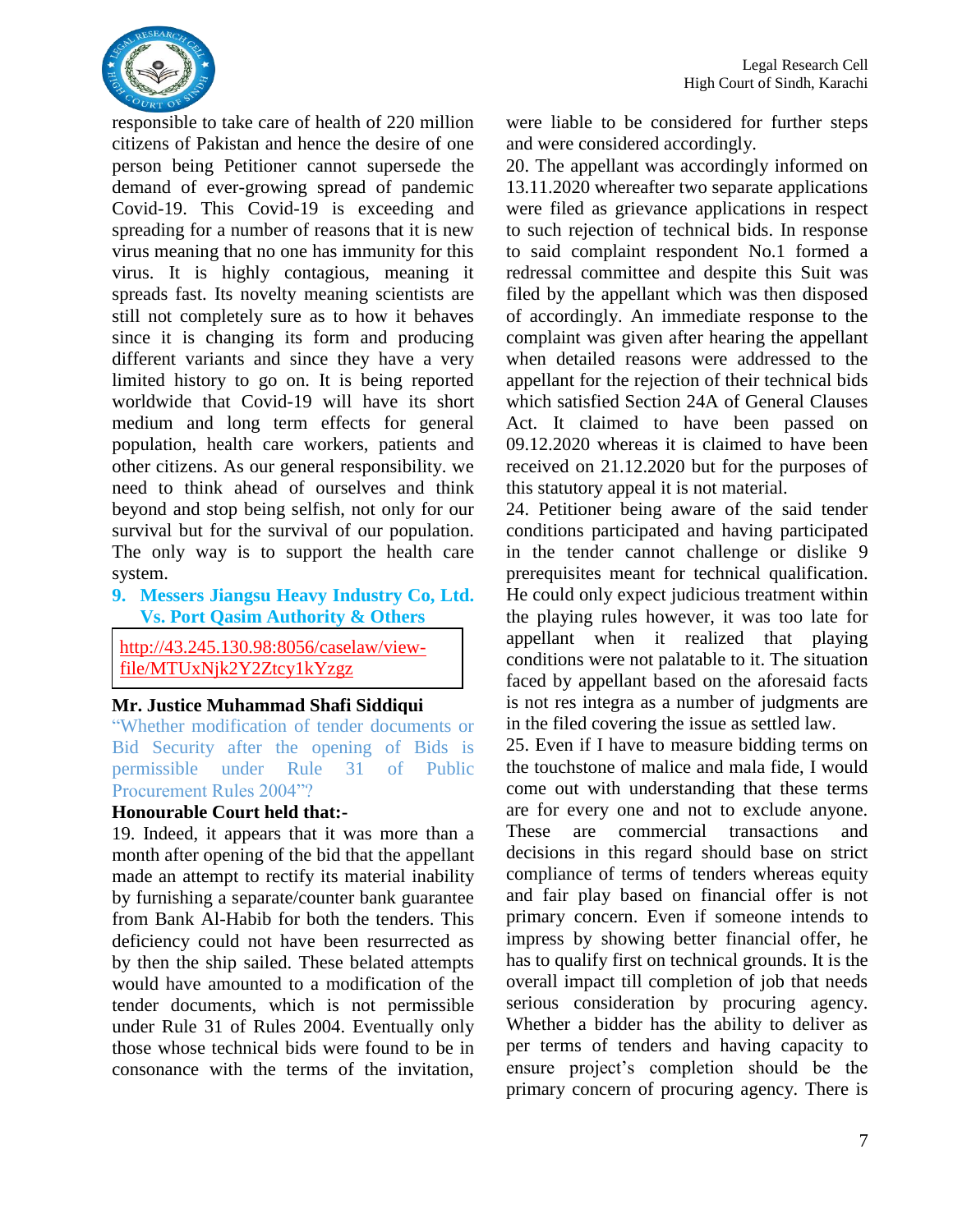

thus nothing which could lead to conclude that the process ended up in a decision of rejecting technical bid of appellant was flawed.

28. In view of above, I am of the firm view that the appellant has failed to make out a case calling for interference in the tender process which led to award of the tender in favour of respondent No.3. Consequently instant appeal merits no consideration which is accordingly dismissed along with pending applications.

#### <span id="page-11-0"></span>**10. Muhammad Tobria & others v. The Board of Trustees KPT & others**

http://43.245.130.98:8056/caselaw/viewfile/MTUwOTExY2Ztcy1kYzgz

#### **Mr. Justice Muhammad Shafi Siddiqui**

<span id="page-11-1"></span>"Whether a person who is lessee can be evicted from the property in possession pertaining to KPT without due process of law?

#### **Honourable Court held that:-**

In this primary examination perhaps the respondents have not demonstrated to have passed the criteria and test to adjudge them (applicants) as licencees. Since the rental receipts were issued for a lease period, as available on record, therefore, notice under section 87 of the KPT Act for the eviction cannot be read to have been issued in pursuance of the aforesaid Act as a lessee cannot be evicted without due process of law. Hence, such action is not deemed to have been taken or purported to have been taken under the ibid Act. Similarly on account of urgency anticipating alleged eviction, Suit ought to have been filed for the security of interest in the property. When an action was not deemed to have been taken under the Act, the barring provision of Section 87 would not apply and plaint in this regard for a colourable exercise of powers by official of KPT cannot be rejected under order VII rule 11 CPC. It requires a trial as to whether action was in accordance with law or otherwise. The appeal preferred by the applicants met the same fate as it was dismissed. There is a very thin line margin between a lease and licence and irrespective of as to what is defined in the

documents itself, it is the intention of the parties which could ultimately determine relationship and status.

The only question before this Court is whether in view of facts and circumstances of the case plaint was rightly rejected or the trial Court and the appellate Court erred in law while rejecting the plaints.

I am of the firm view that the issue of notice of eviction to an occupant of the nature as described above is not warranted under the law and on such threat of eviction he cannot wait for a period mentioned in the barring section i.e. Section 87 of KPT Act and is not covered by any of the provisions of Act when status of applicants is adjudged as lessee in the last challan issued. It needs trial for a conclusive determination. When the applicants claimed to have been in occupation as lessee by virtue of challan issued to them the status of licencee was not carried forward and altered to a status of lessee by virtue of such challan and the descriptions provided therein. This is at least tentative view which should have been formed. Be that as it may, it is only a tentative analyses and it is premature stage for a conclusive determination as trial Court should have commenced, by enabling/allowing parties and disposing of the lis in accordance with law.

#### <span id="page-11-2"></span>**11. M/s. Sui Southern Gas Company Limited v. The Registrar of Trade Unions and 07 others.**

C. P. No. D– 6261 of 2020

[http://43.245.130.98:8056/caselaw/view](http://43.245.130.98:8056/caselaw/view-file/MTUyNTMyY2Ztcy1kYzgz)[file/MTUyNTMyY2Ztcy1kYzgz](http://43.245.130.98:8056/caselaw/view-file/MTUyNTMyY2Ztcy1kYzgz)

#### **Mr. Justice Salahuddin Panhwar Mr. Justice Adnan-ul-Karim Memon**

<span id="page-11-3"></span>The Scope of the Constitutional Petition is very limited to avail it as remedial; if no other is provided in law, intend to prevent unnecessary litigation before the High Court.

#### **Honourable Court observed that:-**

Primarily this is one of the reasons for introducing the doctrine of alternate remedy was to avoid and to reduce the number of cases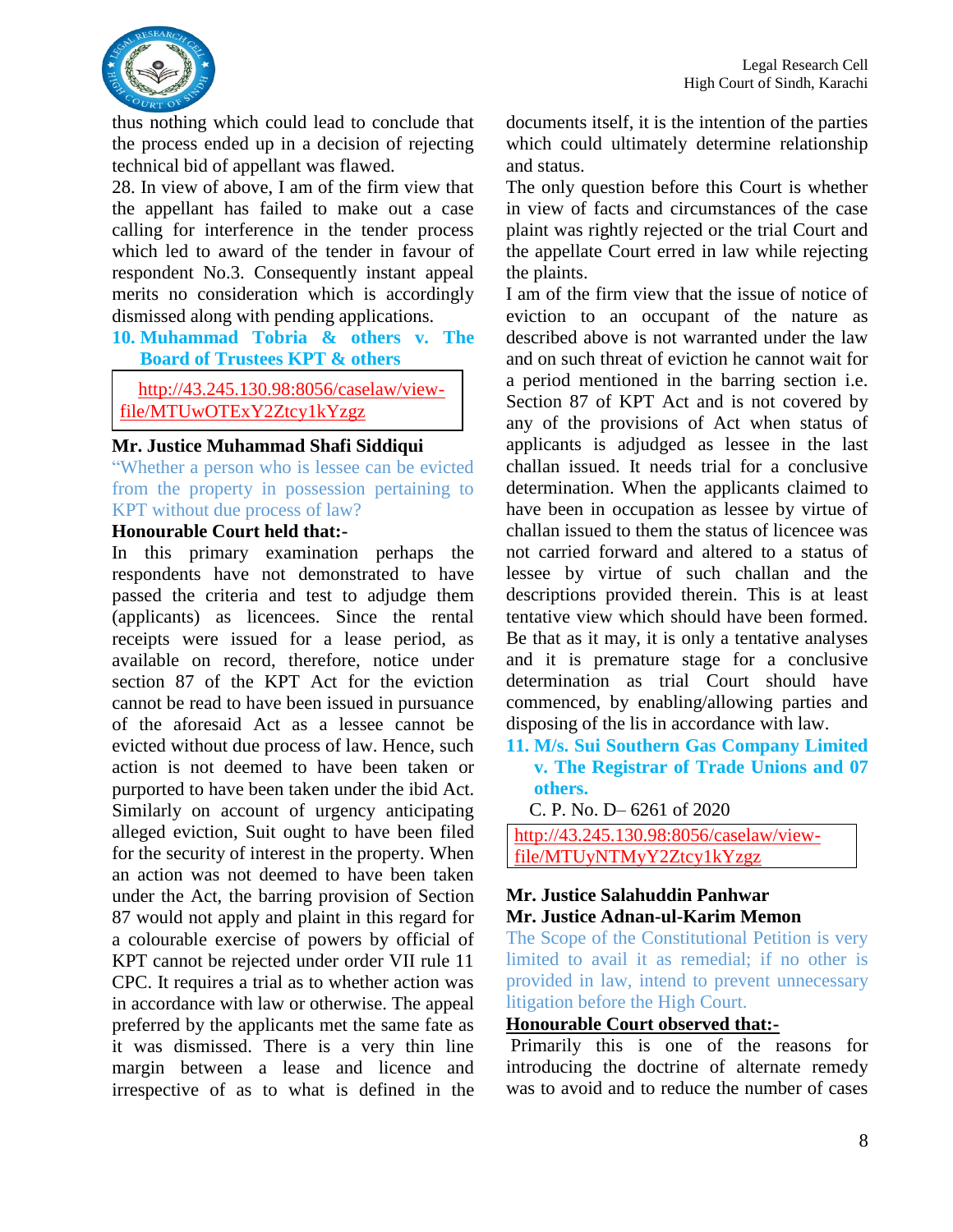

that used to be filed directly before this Court and at the same time to follow the prescribed lower forum to exercise its jurisdiction freely under the law. Moreover, if a person moves this Court without exhausting the remedy available to him under the law at a lower forum, not only would the purpose of establishing that forum be completely defeated, but such person will also lose the remedy and the right of appeal available to him under the law. Under Article 10-A of the Constitution of the Islamic Republic of Pakistan, 1973, for the determination of civil rights and obligations or in any criminal charge against him, every citizen is entitled to a fair trial and due process, therefore, it follows that fair trial and due process are possible only when the Court/forum exercises the jurisdiction strictly under the law. It further follows that this fundamental right of fair trial and due process in cases before this Court is possible when this Court exercises jurisdiction only in cases that are to be heard and decided by this Court and not in such cases where the remedy and jurisdiction to lie before some other forum. If the cases falling under the latter category are allowed to be entertained by this Court, the valuable fundamental right of fair trial and due process of the persons/cases falling under the formal category certainly be jeopardized.

#### <span id="page-12-0"></span>**12. Suresh Kumar Hindu Vs. P.O Sindh & Others**

C. P. No 1094/2020

[http://43.245.130.98:8056/caselaw/view](http://43.245.130.98:8056/caselaw/view-file/MTQ5NTc2Y2Ztcy1kYzgz)[file/MTQ5NTc2Y2Ztcy1kYzgz](http://43.245.130.98:8056/caselaw/view-file/MTQ5NTc2Y2Ztcy1kYzgz)

#### **Mr. Justice Aftab Ahmed Gorar Mr. Justice M. Faisal Kamal Alam**

<span id="page-12-1"></span>1. Mills cannot be deprived of wheat quota on the instance of a plea bargain; since the lessee was the accused who entered into a plea bargain with the NAB court, not the mills or their owner; if so, it would be against the doctrine of proportionality.

<span id="page-12-2"></span>2. While the Executive has sole authority over policy formulation, if a policy is infringing on a constitutional right or violating a statutory

provision, then constitutional jurisdiction may be invoked.

#### **Honourable Court ruled that:-**

6. The Orders of the learned Accountability Court passed in respect of private Respondents who were leased out the aggrieved Flour Mills have been referred to as lessees of the Mills. These private Respondents / accused since had entered into plea bargain with NAB, therefore, they were released from jail but the disqualification of ten years for holding any public office from the date of conviction, besides embargo upon these accused persons from availing any loan facility from financial institutions, was imposed. In different Orders of the learned Accountability Court, no finding is given against the owner of Mills and their Flour Mills.

--at the relevant time when misappropriation of wheat bags was reported, which resulted in the afore referred Reference Proceedings under the NAB Law and decisions of learned Accountability Court, Petitioners' Flour Mills were leased out to the said private Respondents under UNDERTAKING that they will be personally liable for any shortages, losses, damages, misappropriations. --- at the relevant time when misappropriation of wheat bags occurred, the Flour Mills were in the custody of different lessees / accused persons. Thereafter, possession of respective Flour Mills was taken back from the accused persons / former lessees after handing down of decisions against them by the learned Accountability Court.

---in fact these lease agreements were license agreements, enabling the accused persons to run and operate the Flour Mills.---They were neither in the past or present partners of the Firms or owners who have been issued License under the Food grains (Licensing Control) Order, 1957, for operating the Flour Mills.

When in the Wheat Policy have, in fact, created a separate class / category of Flour Mills by adding Clause (xii), forbidding that those Flour Mills who have entered into plea bargain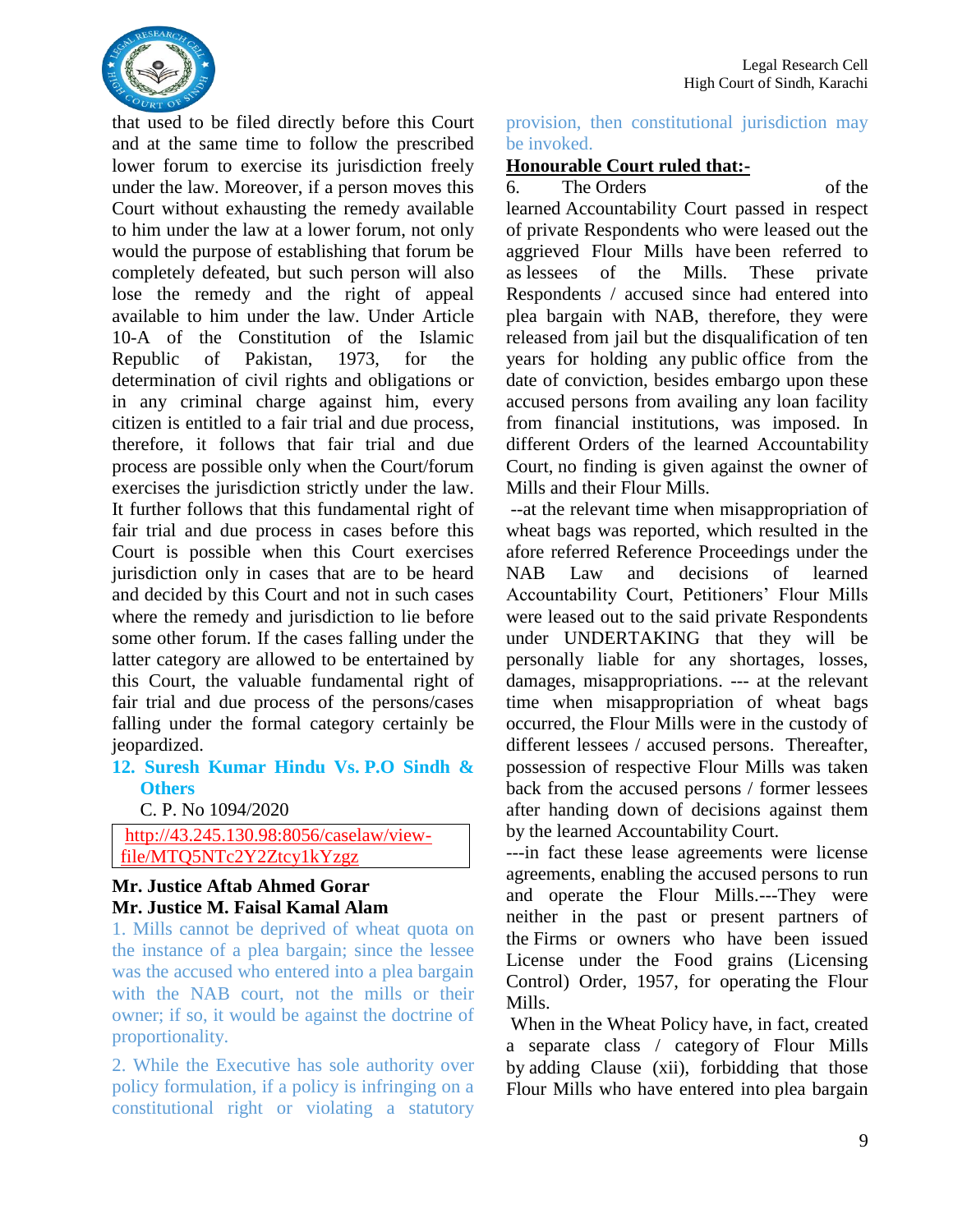

with NAB, cannot buy Government wheat; then in it a condition should have been introduced for those Flour Mills which have entered into plea bargain with NAB, are not allowed to take Government wheat as well, to notify; and published under proper authority in the official gazette.

Moreover; none of the Orders passed by learned Accountability Court in respect of different accused persons / private Respondents, there is any adverse finding against the aggrieved Flour Mills, specifying that they have entered into any plea bargain with NAB; thus, act of not supplying the Government wheat to Petitioners and their Flour Mills, is illegal and cannot be sustained.

As the possession of the Flour Mills were taken back by the owners.---

Ordinarily under Article 199 of the Constitution, High Court cannot interfere in the policy matters of the Executive, except if it is violative of law or is product of mala fide -- formulating a policy is the exclusive domain of Executive, but at the same time, when such policy violates any statutory provision or does not fulfill any condition mentioned in the statute and more so adversely affect a person's right to do lawful business and trade (as guaranteed by Article 18 of the Constitution), then such executive actions and policies can become subject matter of a Constitution Petitions of the nature. By virtue of the impugned Policy, Respondents are not releasing Government wheat to Petitioners--. Consequently, this action adversely affects the business activities of Petitioners. If the Petitioners / Flour Mills would have entered into plea bargain with NAB themselves, then Clause (xii) might have become applicable, but subject to other legal implications. ---It is a cardinal principle of jurisprudence that punishment should correspond to the offense under the doctrine of proportionality'. The crux of which is that punishment must fit the crime. When on the record there is no evidence that Petitioners / Flour Mills have entered into plea bargain with NAB, then Clause (xii) cannot be stretched to include Petitioners / Flour Mills, and such an action of Respondents is hit by this doctrine of proportionality also and is unreasonable and discriminatory.

The Wheat Policy is not applicable to the present Petitioners / Flour Mills and they are entitled to get their respective share / quota of wheat in accordance with the present Wheat Policy 2020-21 like other Flour Mills established and operating in the Province of Sindh.

<span id="page-13-0"></span>**13. Muhammad Rafiq Vs. Habib Bank Limited**

Suit No.215 of 2015

[file:///C:/Users/shcadmin/Downloads/Suit%20](file:///C:/Users/shcadmin/Downloads/Suit%20No.215%20of%202015%20(Malicious%20Prosecution)%20(1).pdf) [No.215%20of%202015%20\(Malicious%20Pro](file:///C:/Users/shcadmin/Downloads/Suit%20No.215%20of%202015%20(Malicious%20Prosecution)%20(1).pdf) [secution\)%20\(1\).pdf](file:///C:/Users/shcadmin/Downloads/Suit%20No.215%20of%202015%20(Malicious%20Prosecution)%20(1).pdf)

#### **Mr. Justice M. Faisal Kamal Alam**

<span id="page-13-1"></span>"Damages against malicious prosecution due to negligent act (Special and General Damages explicated)*".* 

#### **Proposition;**

Before evaluating the evidence of both Plaintiff and Defendant in support of and against award of damages, it is necessary to state that broadly, damages are of two kinds; general and special. Special damages are awarded only when a party successfully proves actual losses suffered by him / her. This is where Section 73 of the Contract Act becomes applicable, which prohibits "……compensation for any remote and indirect loss or damage sustained by reason of the breach."; whereas, for general damages the Superior Courts have held in number of decisions, Abdul Majeed case [supra] 2012 CLD page-6 Supreme Court of Pakistan, being one of the leading cases, that if circumstances so warrant, general damages can be awarded by invoking the rule of thumb; particularly where violation of legal rights exists. Similarly, in the case of Sufi (ibid) [PLD 1996 Supreme Court 737], the damages vis-à-vis mental agony has been discussed and the conclusion is that there can be no yardstick or definite principle for assessing damages in such cases, which are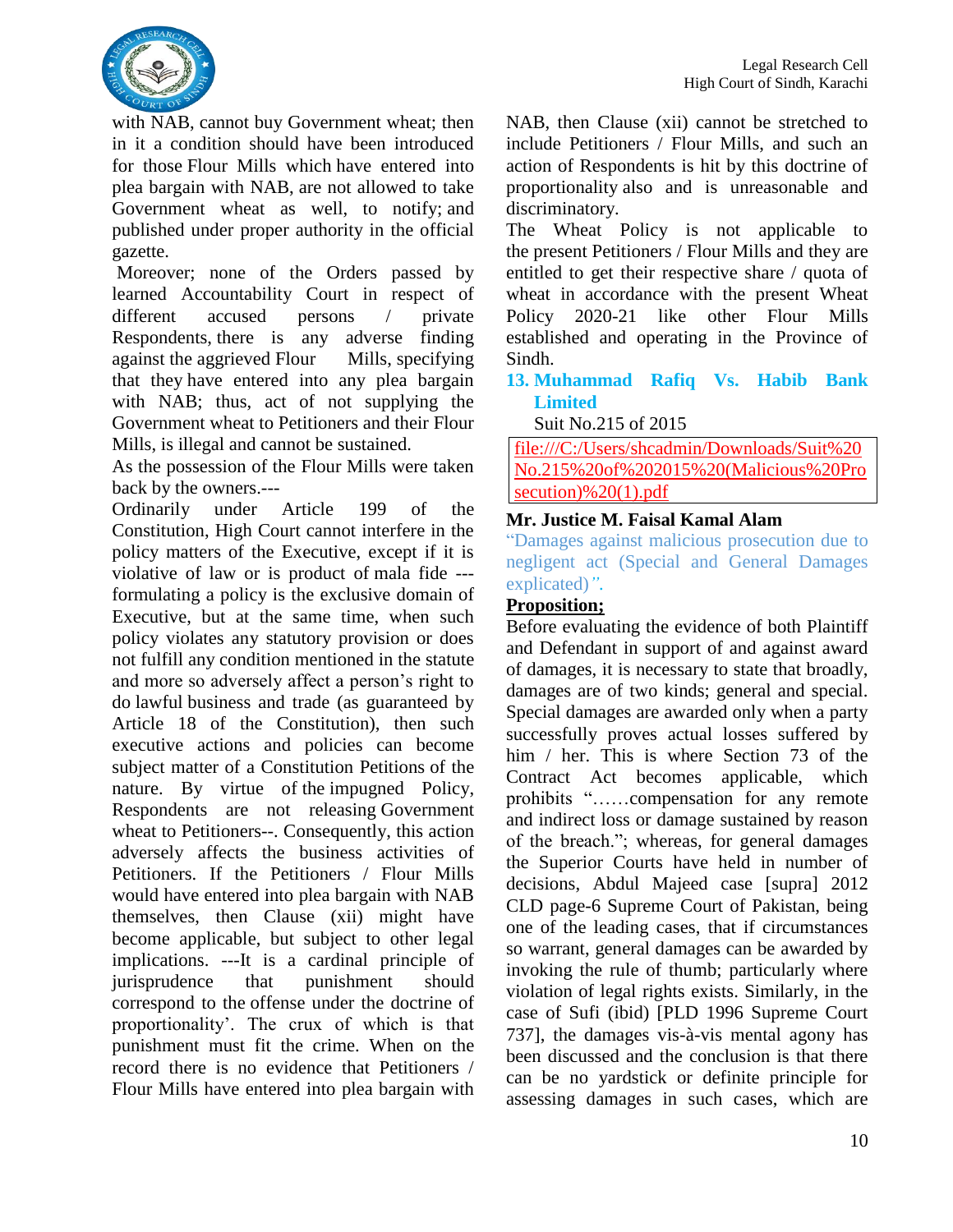

meant to compensate a party who suffers an injury. The determining criteria should be such that it satisfies the conscience of the Court, depending on the facts and circumstances of the case.

#### **Honourable Court ruled that:-**

20. Basically there are three parts of claim of Plaintiff. The first part about the litigation initiated by Defendant has already been discussed above. The second part or category of claim is the business losses that Plaintiff is claiming to have suffered due to the acts and omissions of Defendants, inter alia, in the shape of cancellation of orders by customers of Plaintiff and the third part is that his health also deteriorated in this entire saga. Plaintiff has produced number of documents relating to orders he received from his foreign buyers. He 14 has produced LC documents and different notices of claim, which the Plaintiff has written to Defendant as Exhibits "PW-20 to  $P-31$ " and documents marked as  $X-3$ " to  $X-6$ " (various letters of claims sent by Plaintiff to Defendant). All the Exhibits are examined carefully. They all relate to the period before passing of first decree. None of these documents show or corroborate the claim of Plaintiff, that due to decretal amount and litigation initiated by Defendant, business orders were cancelled or Plaintiff was exposed to third party claims from his buyers. Since claim of Plaintiff in this regard falls within the category of special damages, as he has quantified the losses by claiming rupees one hundred and thirty million (approximately), therefore, the onus is on Plaintiff to prove the same, because special damages cannot be awarded in absence of positive evidence. Taking into the account of testimonies of Plaintiff and Defendant so also the documents produced in support thereof, I am of the considered view that Plaintiff has failed to prove his claim for grant of special damages of Rs.128,153,640/- as mentioned in his plaint and Affidavit-in-Evidence / examination-in-chief excluding the claim of mental agony and hypertension, which is

discussed in the following paragraphs. 21. Adverting to the last category of claim of mental anguish and hypertension, regarding which, the Plaintiff has requested to award damages of Rupees Five Million. The three Medical Reports are produced in the evidence by Plaintiff"s witness, viz. Exhibits PW-32, PW-33 and PW-34 are of 09.02.2005, 14.11.2005 and 02.12.2005. The first Exhibit is the opinion of Dr. Obaid-ur-Rehman. Since the Doctor was never examined 15 as a witness, who is author of this opinion, hence, this Exhibit losses its evidential value. The other two Exhibits were not specifically challenged in the cross examination of Plaintiff. These two Exhibits are the Reports of Karachi Institute of Heart Diseases and the Conclusion drawn in it was that during his stress test, the Plaintiff suffered angina. But at the same time it did not justify to award damages of Rupees Five Million (as claimed), which again falls within the category of special damages. In this regard testimony of Plaintiff is not that convincing which discharges the onus of proof, thus the amount as claimed towards health deterioration cannot be awarded. Hence, Issues No.2 and 3 are answered in negative.

22. In view of the well-known Judgments handed down by Hon"ble Supreme Court in Sufi and Abdul Majeed cases (supra), the undisputed facts as discussed in the foregoing paragraphs, however, justify, that Plaintiff be given general damages. No doubt his two immovable properties, viz. C-146, Sector 44-A, Korangi No.6, Karachi and A-566, K No.6 Karachi were mortgaged with Defendant and as already discussed above would have been sold in satisfaction of the first decree, had the Plaintiff not taken remedial steps in a diligent manner. Although the First Decree was overruled by the Second decree, but, after intervention of this Court in the above First Appeal. Defendant Bank is saddled with an obligation to ensure that whenever it initiates a litigation against a customer, the proper accounts are filed in the Banking Court, so that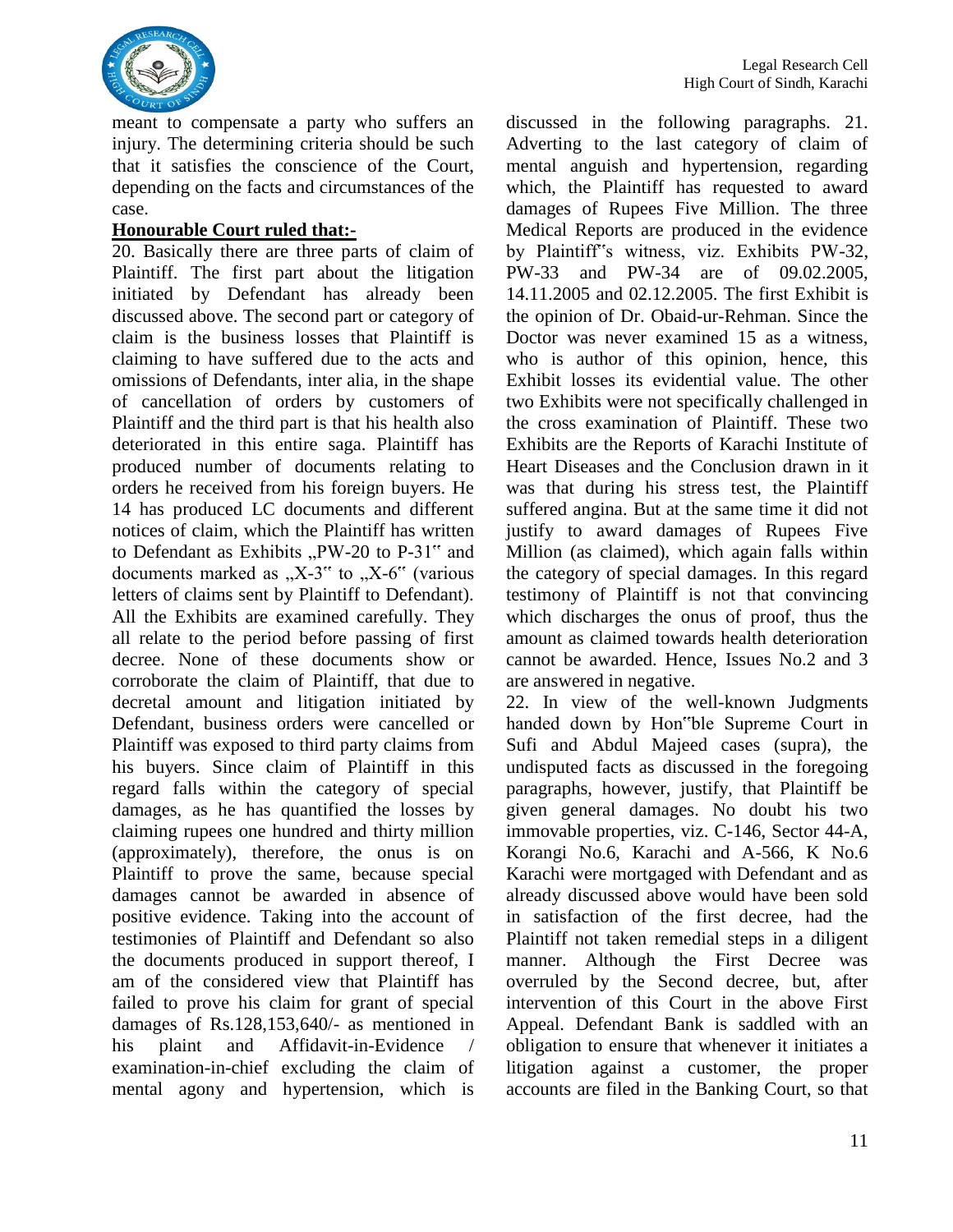

a customer is not made to suffer at the hands of a bank, as has been witnessed in the present case. It is also necessary because the present 16 scheme of Banking Law, in order to fulfill its objective, is such, that unless a strong case for leave to defend is made out by a customer, usually a judgment and decree follows in favour of a bank. In the present case it is a proven fact that Plaintiff Bank did not file true and fair accounts before the learned Banking Court, which resulted in first Judgment and Decree, given on 24.12.2009 for a sum of Rs.19,67,076.62/- whereas, the Suit was instituted in the year 2000, whereafter, the Second Decree was passed on 3-05-2011. For eleven years Plaintiff was entangled in a litigation. Although his claim towards mental anguish is not accepted, but, it is also not denied that he suffered adverse health condition [angina] during the same period. If Plaintiff above medical reports are excluded from consideration, even then this factor cannot be ignored that a litigation of the nature where assets of Plaintiff was also at stake, was itself is a continuous cause of mental anguish and torture. To the facts of present case well known rules of "foreseeability", 'causation" and "but for" test are also applicable here, which was discussed in the Premier case [supra], because Defendant can easily foresee that if due to negligence of Defendant, an incorrect Statement of Account is filed, then Plaintiff is saddled with an enhanced liability, which otherwise he was not liable to pay, but, would and actually had suffered due to the same, which could have been avoided, had Defendant followed the provisions of Banking Law, as already discussed in the foregoing paragraphs. The logical conclusion of all these undisputed facts is that at least Plaintiff is entitled for general damages for a sum of Rupees One Million.

<span id="page-15-0"></span>**14. Manzoor Hussain & Shahbaz Ali Saleero v. The State**

[http://43.245.130.98:8056/caselaw/view](http://43.245.130.98:8056/caselaw/view-file/MTUyMzk4Y2Ztcy1kYzgz)[file/MTUyMzk4Y2Ztcy1kYzgz](http://43.245.130.98:8056/caselaw/view-file/MTUyMzk4Y2Ztcy1kYzgz)

#### **Mr. Justice Adnan-ul-Karim Memon**

<span id="page-15-1"></span>What is efficacious FIR or Direct Complaint when while investigation in these have no distinction*?*

#### **Honourable Court ruled that:-**

7. Primarily, the insertion of subsection (6) in Section 22-A and Section 25 of Cr.P.C. whereby Sessions Judges and on nomination by them the Additional Sessions Judges became the Ex-officio Justices of Peace, has advanced and speeded the dispensation of justice. The object of insertion of subsection (6) was that an aggrieved person could get remedy in time at his doorstep, earlier what he could not get despite approaching this Court. The grievance of a person having no means and resources went unattended and un-redressed altogether. Wealthy, well off and well-connected people exploited this situation. They committed the crime and yet went scot-free. But ever since the day the Sessions Judges and on nomination by them the Additional Sessions Judges became the Ex-officio Justices of Peace, no rich and well off person could break the law with impunity or obstruct the person oppressed and assaulted from seeking remedy at his doorstep. If the SHO of a Police Station, owing to the influence and affluence of any, refused to register a case, a resort could be had by moving a simple application to the Ex-officio Justice of Peace for issuance of an appropriate order or direction. Aggrieved person, who could not afford the luxury of engaging a lawyer in the past for filing a writ petition in this Court to get the desired relief, could seek an order or direction from the Ex-officio Justice of Peace without spending much. He could complain against the neglect, failure, or excess committed by the Police Authorities concerning its functions and duties which in the past was no less than living in Rome and fighting with the Pope.

13.---- By the provisions of section 202(1), Cr.P.C. a Court in a private complaint can direct an inquiry or investigation to be made by any Justice of the Peace or by a Police Officer or by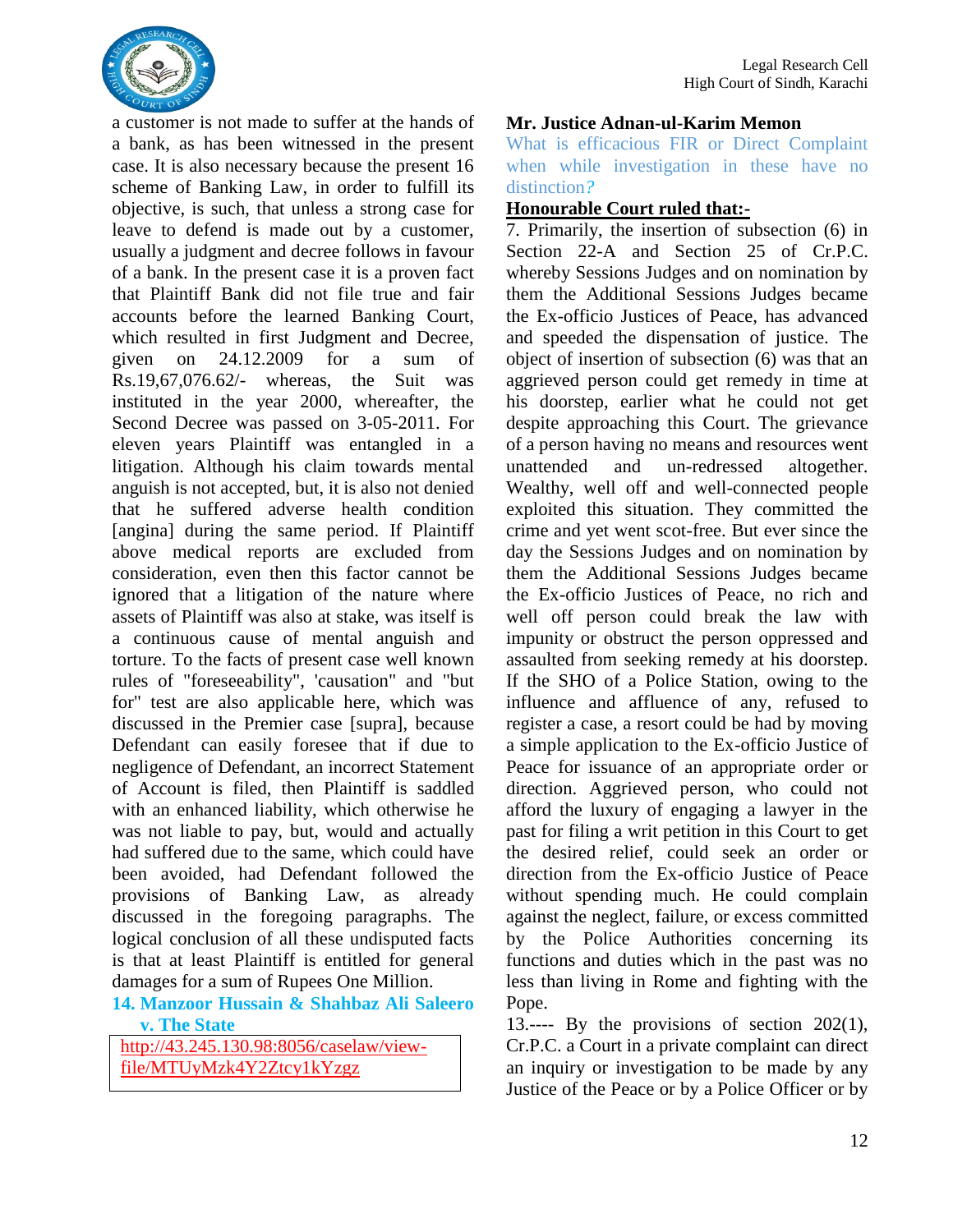

such other person as it thinks fit. If in a given case the Court in a private complaint deems it appropriate can direct an investigation to be carried out in respect of the allegations made then the powers available during an investigation, enumerated in Part V, Chapter XIV of the Code of Criminal Procedure, 1898 read with section 4(1) (l) of the same Code, including the powers to arrest an accused person. Such powers of the Investigating Officer or the investigating person recognize no distinction between an investigation in a State case and an investigation in a complaint case.

14. The object of investigation under section 202 of the Code is to enable the Court to scrutinize the allegations to protect a person complained against from being summoned to face frivolous accusations. Section 202 of the Code is an enabling provision to empower the Court to hold an effective inquiry into the truthfulness or otherwise of the allegations leveled in the complaint to form an opinion whether there exist sufficient grounds to proceed further or not. Therefore, inquiry/investigation under section 202 of the Code is not a futile exercise and is to be taken into consideration by the Court while deciding whether the process is to be issued or not. 15. Before dilating further on the aforesaid proposition, it does not, in any way, take away or affect the powers of Justice of Peace to order for registration of criminal case as provided under Section 22-A & B, Cr.P.C. Therefore it would be appropriate for Ex-Officio Justice of Peace before issuance of such direction for registration of the criminal case to satisfy him from the available record regarding registration of the criminal case thus; he has rightly declined the request of the applicant for registration of the criminal case under the peculiar circumstances of the case. 16. The object and purpose of registration of a criminal case is to probe and find evidence and place all such material before a Court of competent jurisdiction and not to satisfy the complainant/aggrieved person and if any such

material is provided by the investigating agency, that would help the Court for arriving at just conclusion.

#### <span id="page-16-0"></span>**15. Syed Khursheed Ahmed Shah V. The State**

C. P.No. D- 4048 of 2021 {Karachi}

C.P. No.D- 1030 of 2021 {Sukkur}

[http://43.245.130.98:8056/caselaw/view](http://43.245.130.98:8056/caselaw/view-file/MTUyNDUzY2Ztcy1kYzgz)[file/MTUyNDUzY2Ztcy1kYzgz](http://43.245.130.98:8056/caselaw/view-file/MTUyNDUzY2Ztcy1kYzgz)

#### **Mr. Justice Shamsuddin Abbasi Mr. Justice Amjad Ali Sahito**

<span id="page-16-1"></span>1. "When and under what circumstances the bail negates on the grounds of the "hardship and statutory delay in the trial."

<span id="page-16-2"></span>2. "The concept of criminal misconduct which led to corruption, the apex Court in recent past has imposed a special duty upon the Courts to perform their duties actively, diligently to eliminate corruption and corrupt practices".

#### **Honourable Court ruled that:-**

10.---It is, however, surprising to note that a person who is enjoying all possible facilities in the hospital since the date of his judicial remand {09.11.2019} has not urged any ground of illhealth for his release on bail, which shows that the Petitioner is not suffering from any life threatening disease and he is enjoying normal life in NICVD Sukkur, which has been declared as Sub-jail by the Government perhaps due to his political influence. In the mentioned circumstances, how we can consider the case of the Petitioner on the ground of hardship like any other case wherein the accused is rotten in jail and facing real hardship inside prison more particularly when Petitioner did not remain inside jail for a single day which question mark over our system that how a person can take undue advantage owing to his political influence.

11.---It is high time that standards are set and system put in place to develop a culture of accountability at all level in order to cleanse over system and institutions from the evil of corruption, loot and plunder of national resources by a few irrespective of their status in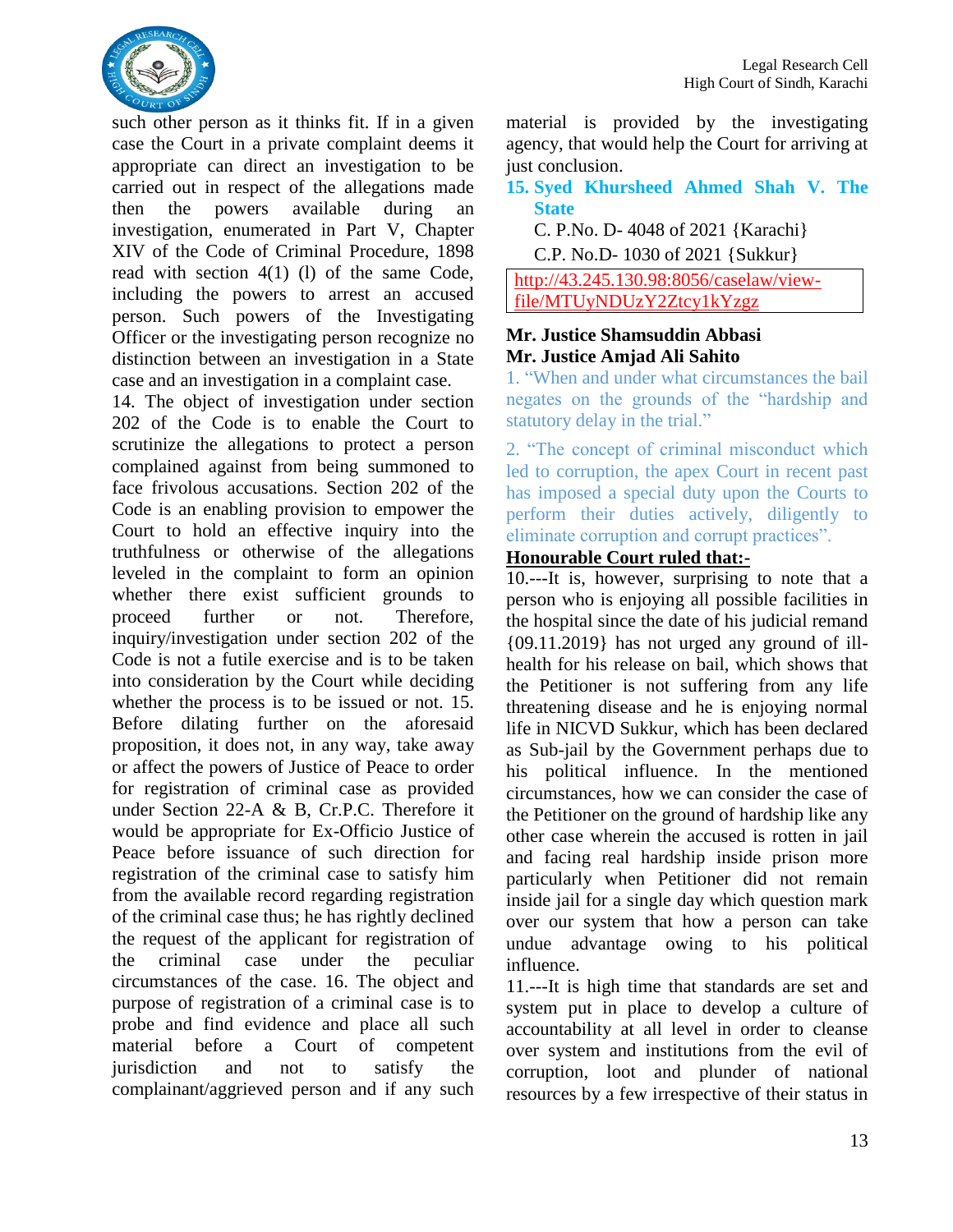

the system. At this juncture, we are of the considered view that the Petitioner has not been able to make out a case for grant of bail on the ground of hardship. As to the delay in the trial is concerned, suffice it to say that from the facts and circumstances of the case, discussed herein above, the delay is attributed to the Petitioner and other co-accused, who are closed relatives/benamidars and front men of the Petitioner, therefore, on this score also the Petitioner is not entitled to the grant of postarrest bail.

12. The documentary as well as oral evidence in the shape of 161, Cr.P.C. statements of witnesses collected by NAB, and referred by learned Special Prosecutor NAB is sufficient to connect the Petitioner, prima facie, with alleged offence. No malafide or ulterior motive affecting the outcome of investigation on the part of NAB has been established. NAB has acted against the Petitioner only after receiving complaints against him highlighting corruption and corrupt practices and accumulation of assets beyond his known source of income. The resultant reference does not appear to be influenced by personal motive of the investigating officer to consider extending concession of bail to the Petitioner even on hardship ground.

13. For the foregoing reasons, we are of the considered view that the Petitioner has not been able to make out a case for grant of bail on the ground of hardship and delay in the trial.

<span id="page-17-0"></span>**16. Mr. Mehtab Tahir Niazi v. M/s Al-Qasmia Properties & others.** 

| http://43.245.130.98:8056/caselaw/view- |
|-----------------------------------------|
| file/MTUyMzY3Y2Ztcy1kYzgz               |

#### **Mr. Justice Nazar Akbar**

<span id="page-17-1"></span>1. "--Mere deposit of sale consideration in instalments in court is not enough to decree a suit for specific performance of a contract of sale of the immovable property on the basis of the report of Nazir."

<span id="page-17-2"></span>2. "---Every plaint should be examined from the point of view that whether the original claim emerging from the substance of the plaint falls

within the pecuniary jurisdiction of this court or not."

<span id="page-17-3"></span>3. "---The plaintiff's claim of damage to his unknown reputation amongst his friends, family, and well-wishers etc., is not a loss or damage which naturally arose in the usual course of things from breach of a contract of sale of an immovable property."

#### **Honourable Court ruled that:-**

2.---I was stunned the Plaintiff was insisting for a discretionary relief merely because he has deposited monthly installments of sale consideration in Court without showing the circumstances through positive evidence to justify such an order as a reward for depositing sale consideration in Court. The order dated 31.08.2016 whereby the Plaintiff was allowed to deposit sale consideration in Court was not to the effect that once the sale consideration is deposited in Court his Suit shall stand decreed. In my humble view mere deposit of sale consideration in installments in Court is not enough to decree a suit for specific performance of contract of sale of immoveable property on the basis of report of Nazir. In my humble view such an order will be against the law laid down by the Hon'ble Supreme Court in number of authoritative judgments that the decree of specific performance of an agreement cannot be claimed by the Plaintiff as a matter of right.

12---The legislature by using the term "Save as otherwise provided" in Order II Rule 3 CPC has protected pecuniary jurisdiction of Court from misuse by over-smart litigant to oust the jurisdiction of one Court for a particular cause of action and take it to another court in the name of joinder of several causes of action against the same defendant. It is manifest from reading of Section 6 with Order II Rule 3(1) of the CPC that the Plaintiff may unite several causes of action in the same Suit but it should be without offending the provisions of law conferring pecuniary jurisdiction on Court to try a particular cause of action. The Plaintiff cannot combine several causes of action of different pecuniary value in a court which lacks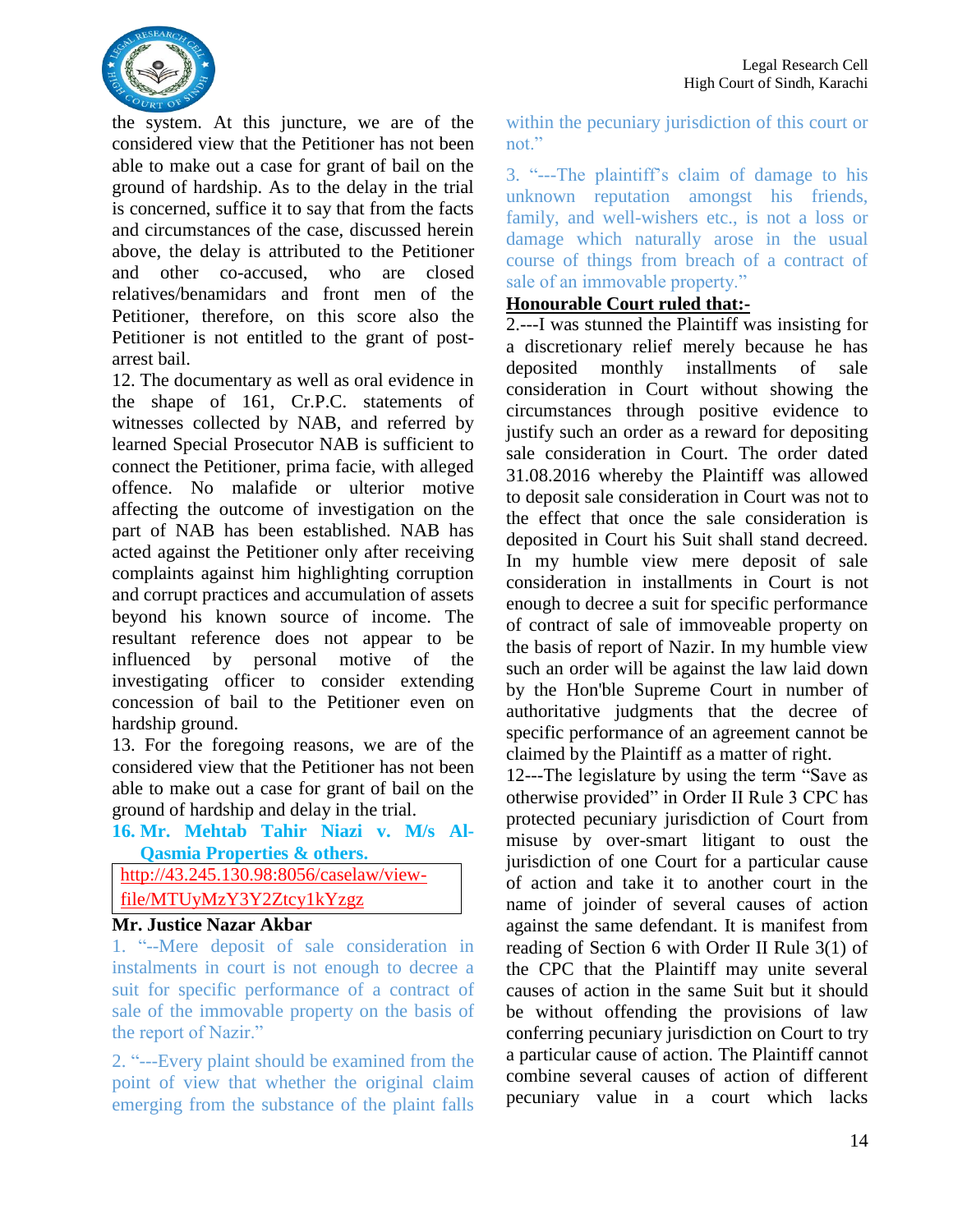

pecuniary jurisdiction to try any one of the causes of action. The Plaintiff may unite several causes of action but he cannot unite several courts into a court of his choice for trial of different and distinct causes of action by ignoring pecuniary value of even one of the causes of action. When it is provided under Section 6 of the CPC that nothing herein (in CPC) contained shall operate to give any court jurisdiction over suits the amount or value of subject matter of which exceeds (or falls below) the pecuniary limit, (if any) of its ordinary jurisdiction. However when a court seized of a multifarious suit comes to the conclusion that one cause of action out of the several causes joined by the Plaintiff in one Suit does not fall within its pecuniary jurisdiction, the Court should immediately stop its proceeding insofar as it relates to the cause of action which does not fall within its pecuniary jurisdiction. In a situation where a plaintiff has several causes of action, including a cause of action for specific performance the Plaintiff, should not file the Suit for specific performance in a court lacking pecuniary jurisdiction by combining it with other distinct and separate causes of action. Instead he should file a separate suit for the other distinct and separate causes of action in the Court having pecuniary jurisdiction to try such "causes of action". The Court, in a situation where one of the causes of action joined by the Plaintiff in a suit falls out-side its pecuniary jurisdiction has the power to order separate trial of such cause of action or pass such other order as may be expedient by invoking power of Court under Order II Rule 6 of the CPC.

---It goes without saying that when a court lacks territorial or pecuniary jurisdiction to try and dispose of a cause of action, it cannot decide such a cause of action. The Court has no power to assume "jurisdiction over suits the amount or value of subject matter of which exceeds its ordinary pecuniary jurisdiction" (Section 6 of CPC) even if it is convenient to try it alongwith other causes of action for the simple reason that

an order of a court on any subject matter without jurisdiction is nullity in the eyes of law. 15---According to Section 73 ibid only one of the two types of loss or damage can be claimed by the Plaintiff in case of breach of a contract, (1) naturally arose in the usual course of things or (2) which the parties knew to be likely to result from such breach, and there is a strong embargo on Court to grant any remote and indirect loss or damage sustained by reason of the breach of contract. The plaintiff"s claim of damage to his unknown reputation amongst his friends, family and well-wishers etc. is not a loss or damage which naturally arose in the usual course of things from breach of a contract of sale of an immoveable property. Neither would a prudent mind believe that at the time of entering into a contract of sale worth only Rs.5500,000/- the Plaintiff has put his reputation at stake and on refusal of the defendant to perform his part of the contract the Plaintiff would suffer loss or damage to the tune of Rs.500,000,000/- as prayed in prayer clause (iv). Though the Plaintiff has not prayed for award of any compensation for alleged breach of contract in his plaint, if we examine the provisions of Section 19 of SRA, 1877 we will notice that legislature has not use the word "damages" in case of any complaint of breach of contract. The perusal of above quoted provision reveals that the Plaintiff cannot ask for compensation in every case of breach of a contract.

#### <span id="page-18-0"></span>**17. Selected Articles**

#### <span id="page-18-1"></span>**DNA Evidence in Pakistani Courts: An Analysis**

<span id="page-18-2"></span>By *Dr. Shahbaz Ahmad Cheema,* Assistant Professor, Punjab University Law College, University of the Punjab, Lahore.

DNA evidence is admissible in two distinct streams of cases - paternity/legitimacy of children and sexual offences. In the first, courts are reluctant to question paternity on the basis of DNA evidence due to a legislatively enforced